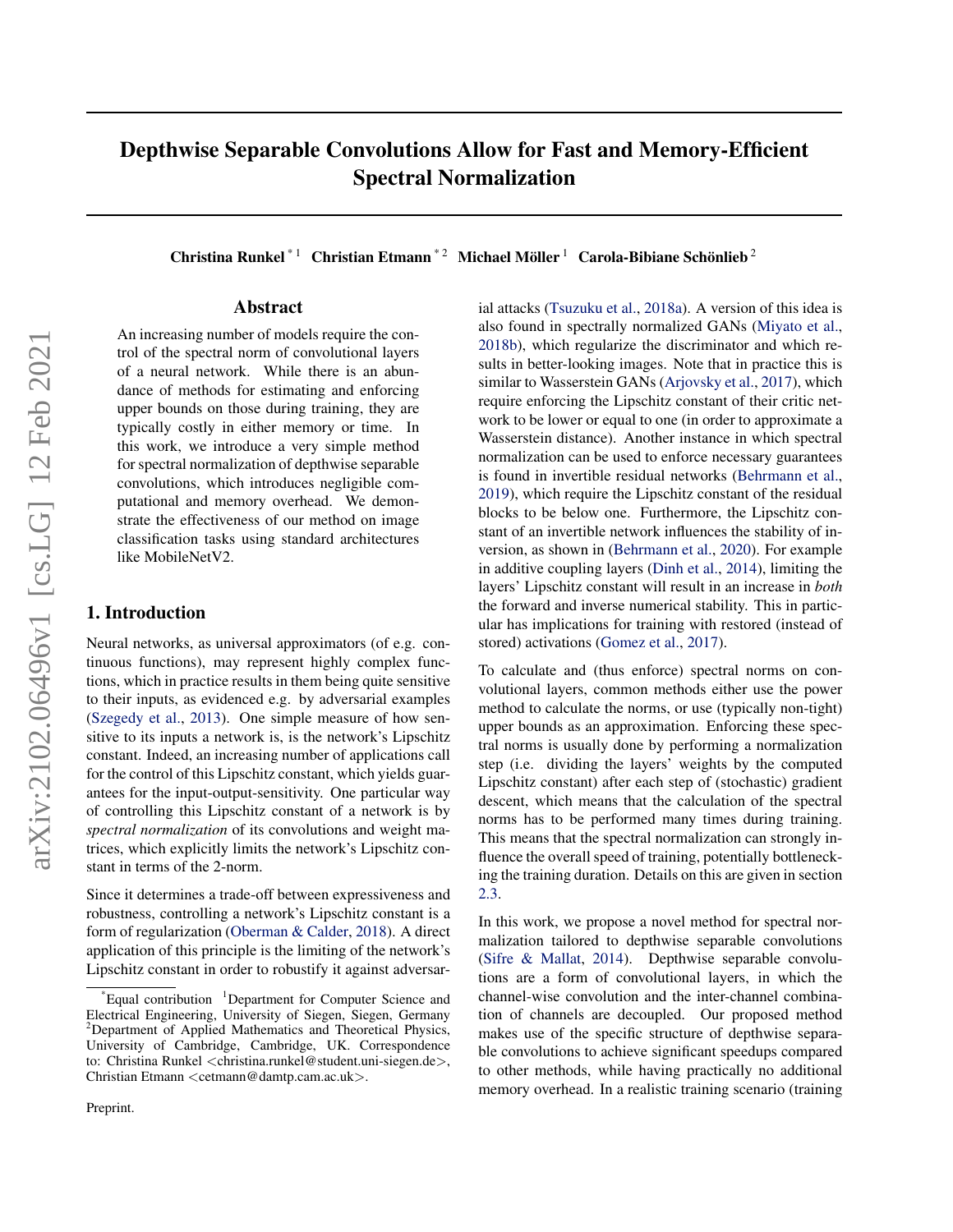<span id="page-1-0"></span>MobileNetV2 on ImageNet), each epoch takes only 2% additional training time – thus making spectral normalization essentially 'for free' for depthwise separable convolutional networks.

# 2. Problem setting

## 2.1. Depthwise separable convolutions

Let  $\theta^{\langle i,j \rangle}$  denote a filter corresponding to an input's j-th channel (denoted  $x^{(j)}$ ) and an output's *i*-th channel (denoted  $y^{\langle i \rangle}$ ). Then

$$
y^{\langle i \rangle} = \sum_{j} \theta^{\langle i, j \rangle} * x^{\langle j \rangle} \tag{1}
$$

describes the conventional multi-channel convolution operation, where ∗ signifies a spatial filtering (a convolution, respectively a cross-correlation). The spatial and interchannel computations of these multi-channel convolutions are hence inherently linked. Recently, *depthwise separable convolutions* have arisen as a family of computationally cheaper (and yet expressive) alternatives, in which the spatial and inter-channel computations are decoupled in the form of *depthwise* respectively *pointwise* convolutions. Depthwise convolutions apply filtering to each input channel independently (resulting in the same number of output channels), which can be equivalently represented by setting  $\theta^{\langle i,j \rangle} = 0$  for all  $i \neq j$  in equation (1). These serve as the spatial operations of depthwise separable convolutions. Pointwise convolutions on the other hand can be represented by multi-channel convolutions as in equation (1) for which  $\hat{\theta}^{\langle i,j \rangle} \in \mathbb{R}$  (e.g.  $1 \times 1$  convolutions in 2D), i.e. for non-strided filterings the output channels are merely linear combinations of the input channels. They constitute the inter-channel computations of depthwise separable convolutions.

The various realizations of depthwise separable convolutions in the literature mainly differ by their number and order of operations and where (and how often) a nonlinearity is applied. While a depthwise convolution followed by a pointwise convolution is a low-rank factorization of a conventional convolution [\(Sifre & Mallat,](#page-9-0) [2014\)](#page-9-0), recent approaches usually incorporate nonlinearities between the two types of operations [\(Chollet,](#page-8-0) [2017;](#page-8-0) [Howard et al.,](#page-8-0) [2017;](#page-8-0) [Sandler et al.,](#page-9-0) [2018;](#page-9-0) [Tan & Le,](#page-9-0) [2019\)](#page-9-0). It is worth highlighting that EfficientNet [\(Tan & Le,](#page-9-0) [2019\)](#page-9-0), which employs the depthwise separable convolutions defined by MobileNetV2 [\(Sandler et al.,](#page-9-0) [2018\)](#page-9-0), is currently state-ofthe-art in the ILSVRC (ImageNet) challenge [\(Pham et al.,](#page-8-0) [2020\)](#page-8-0).

### 2.2. Mathematical preliminaries

A function  $q : \mathcal{X} \to \mathcal{Y}$  is called Lipschitz-continuous on two normed spaces  $(\mathcal{X}, \|\cdot\|_{\mathcal{X}})$  and  $(\mathcal{Y}, \|\cdot\|_{\mathcal{Y}})$ , if there is a constant  $L \geq 0$  such that

$$
||g(x_1) - g(x_2)||_{\mathcal{Y}} \le L||x_1 - x_2||_{\mathcal{X}}
$$

for all  $x_1, x_2 \in \mathcal{X}$ . The smallest such constant L is referred to as the Lipschitz-constant of  $g$  and will be denoted  $Lip(g)$ .

For continuous, almost everywhere differentiable functions, the Lipschitz constant of a function  $q$  is given by the supremum of the operator norm (w.r.t. the norms of  $\mathcal{X}$ ,  $\mathcal{Y}$  of all possible derivatives, i.e.  $Lip(g)$  =  $\sup_{x \in \mathcal{X}} || \partial g(x)||_{\mathcal{X} \to \mathcal{Y}}$ . In the following, we will assume that  $X$  and  $Y$  are Euclidean spaces (equipped with the 2norm), in which case the above operator norm becomes the *spectral norm* of  $\partial g(x)$  (where defined), i.e. the largest singular value of  $\partial g(x)$ . This highlights the difficulty of actually calculating the Lipschitz constant of a neural network – even in the case of locally linear functions, such as e.g. ReLU networks, this would require the evaluation of the operator norm in each locally linear region. In fact, even for a two layer neural network, calculating the Lipschitz constant is NP-hard [\(Scaman & Virmaux,](#page-9-0) [2018\)](#page-9-0). Approximating this Lipschitz constant can be achieved by phrasing the Lipschitz estimation problem as an optimization problem [\(Fazlyab et al.,](#page-8-0) [2019;](#page-8-0) [Latorre et al.,](#page-8-0) [2020;](#page-8-0) [Chen et al.,](#page-8-0) [2020\)](#page-8-0). These are, however, still very costly.

On the other hand, calculating *upper bounds* of Lipschitz constants of neural networks is tractable, if finding an upper bound of the individual layers' Lipschitz constants is tractable. In particular, if  $g = f_n \circ \cdots \circ f_1$  for Lipschitz continuous functions  $f_i$ , then  $\text{Lip}(g) \le \prod_i^n \text{Lip}(f_i)$ (*chain rule for Lipschitz constants*). While the bounds this chain rule yields may be too loose for approximating the true Lipschitz constant of the *whole network*, it may still be possible to make approximate statements about *individual layers'* Lipschitz constants. For layers of the type  $f(x) = \sigma(Ax + b)$ , where A is linear, b is a bias vector and  $\sigma$  is an activation function with bounded Lipschitz constant, it holds that

$$
\text{Lip}(f) \le \text{Lip}(\sigma) \cdot \text{Lip}(A) = \text{Lip}(\sigma) \|A\|_2,\tag{2}
$$

i.e. the Lipschitz constant of a nonlinear layer can typically be upper bounded by the spectral norm of its linear portion. This is true in particular for convolutional layers or dense layers with e.g. ReLU, tanh, sigmoid, softmax or ELU nonlinearity (all of which have  $\text{Lip}(\sigma) = 1$ ).

#### 2.3. Spectral normalization

One particularly important insight about Lipschitz constants is the fact that the ability to calculate them often enables one to enforce a specific Lipschitz constant in a function.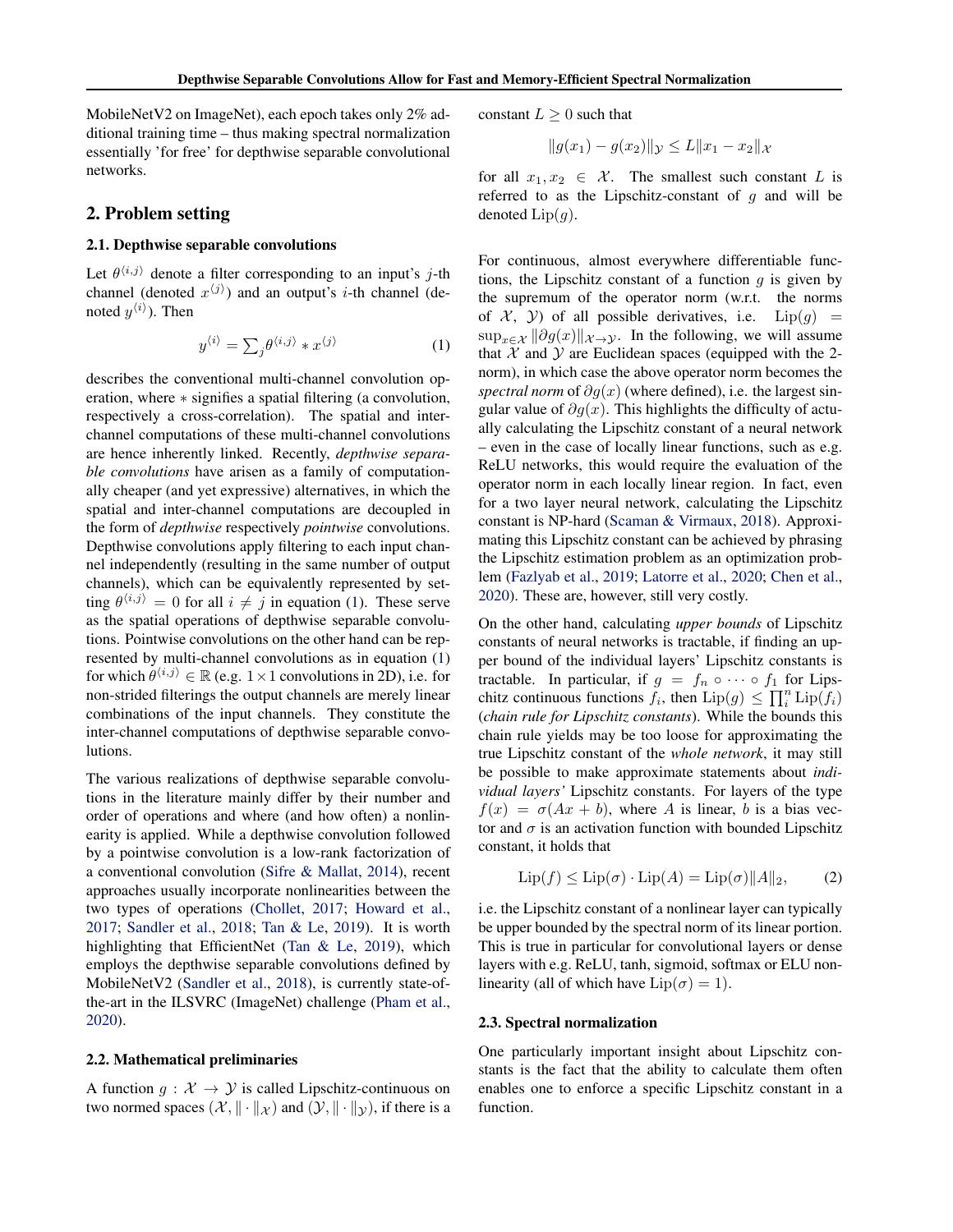<span id="page-2-0"></span>In fact, it holds that  $\text{Lip}(\lambda f) = \lambda \text{Lip}(f)$  for any  $\lambda > 0$ , so that  $f := \lambda \cdot f / \text{Lip}(f)$  has  $\text{Lip}(f) = \lambda$  for some desired  $\lambda > 0$ . Instead of scaling the function itself, most types of neural network layers admit a scaling of their associated parameters: Since for example convolutions are positively 1-homogeneous in their kernels, it suffices to scale their filter kernel accordingly. That means that for a convolutional operator  $\mathcal{K}_{\theta}$  with filter kernel  $\theta$  (and for our setting of spaces equipped with the 2-norm), it holds that by rescaling this kernel via  $\theta = \theta / ||\mathcal{K}_{\theta}||_2$  (and keeping a possible bias), one obtains a new convolutional operator  $\mathcal{K}_{\tilde{\theta}}$  with  $\text{Lip}(\mathcal{K}_{\tilde{\theta}})=1$ . In the following, we will refer to this normalization procedure as spectral normalization. A common way of training neural networks with spectrally normalized convolutional kernels is to apply spectral normalization after each optimization step. Note that if we overestimate the spectral norm, then still  $\text{Lip}(\mathcal{K}_{\tilde{\theta}}) \leq 1$ .

If one wishes to enforce some specific Lipschitz constant, multiplying the output of the normalized convolution by some desired  $K > 0$  then makes the overall mapping K-Lipschitz. We call this method **hard scaling** and refer  $K$ to the *scaling constant*.

One can make this scaling a bit more flexible by instead multiplying with  $K \cdot \tanh(s)$ , where  $s \in \mathbb{R}$  is a learnable parameter. Since  $tanh(s) \in (-1, 1)$ , this will bound the enforced Lipschitz constant to be below  $K$ . Due to the dependence on the learnable parameter s, one allows the 'right' Lipschitz constant up to  $K$  to be learned. We will refer to this variant as soft scaling.

### 2.4. Spectral norm estimation for convolutional layers

Unlike in the case of dense layers, whose parameters directly allow for a computation of their spectral norm via matrix methods, it is more difficult to assess a convolution's norm solely from its parameters. In fact, the same kernel generally defines not one, but a whole family of operators (depending e.g. on the input resolution and stride). The estimation of their norms can either be performed with generic methods or make use of the operators' specific structure. One approach is to restrict the convolutional operators to be exactly orthogonal [\(Xiao et al.,](#page-9-0) [2018;](#page-9-0) [Li](#page-8-0) [et al.,](#page-8-0) [2019\)](#page-8-0) to strictly enforce unit-norm convolutions. By relaxing this constraint to approximately orthogonal convolutions, the spectral norm is likewise relaxed to values close to [\(Cisse et al.,](#page-8-0) [2017\)](#page-8-0) or up to [\(Qian & Wegman,](#page-8-0) [2018\)](#page-8-0) one. Another class of methods is to exploit the structure of multi-channel convolution operators to gain insights on their singular values. In particular, by making use of the theory of doubly block circulant matrices [Sedghi et al.](#page-9-0) [\(2019\)](#page-9-0) are able to derive an exact formula for the singular values of *circulant* 2D convolutions, using Fourier transforms and a singular value decomposition. While this is exact, the values are only approximate for the more commonly used zero-padded or 'valid' convolutions. Furthermore, the computation is quite slow. Similarly-derived and faster to compute upper bounds can be derived for circulant convolutions [\(Singla & Feizi,](#page-9-0) [2019\)](#page-9-0) or padded convolutions [\(Araujo et al.,](#page-8-0) [2020\)](#page-8-0). As these methods are designed for 2D convolutions (using the structure of doubly block circulant/Toeplitz matrices), it is furthermore not immediately clear how to extend these to 3D.

A very general method for numerically calculating spectral norms of linear operators is to employ the power method [\(Yoshida & Miyato,](#page-9-0) [2017;](#page-9-0) [Miyato et al.,](#page-8-0) [2018a;](#page-8-0) [Virmaux &](#page-9-0) [Scaman,](#page-9-0) [2018;](#page-9-0) [Tsuzuku et al.,](#page-9-0) [2018b;](#page-9-0) [Farnia et al.,](#page-8-0) [2018;](#page-8-0) [Gouk et al.,](#page-8-0) [2018;](#page-8-0) [Behrmann et al.,](#page-8-0) [2019\)](#page-8-0), where the spectral norm of a linear operator is approximated by an iterative procedure. Here, for a randomly initialized vector  $v_0$ from the domain of the convolutional operator A, the iteration

$$
v_{i+1} = A^T A v_i / \|v_i\|_2 \tag{3}
$$

converges to the leading right-singular vector of A (almost surely), while  $\sigma_i := \sqrt{||v_i||_2}$  converges to the desired spectral norm  $||A||_2$ . The iteration (3) highlights the computational burden of performing the power method during training, as the most computationally demanding operation of a convolutional neural network has to be performed multiple times per gradient step until some desired precision is reached. The training time is thus effectively multiplied by (almost) the number of iterations that have to be performed. This desired precision level can be controlled by a user-specified parameter  $\varepsilon$ , which defines the stopping criterion  $||A^T A v_i - \sigma_i^2 v_i|| < \varepsilon$ . The necessary number of iterations can be greatly reduced by not initializing  $v_0$ randomly, but instead initializing with the estimated leading right-singular vector from the previous gradient descent step (henceforth called warm-start power method), assuming the most recent optimization step did not change the leading right-singular vector too much. This, however, *requires keeping those vectors in memory, which are of the same size as the input features*. This can be *prohibitive* in the case of memory-constrained applications such as 3D medical segmentation (where batch sizes of 1 or 2 are common).

# 3. Proposed solution

The main difficulty in determining the spectral norm for multi-channel convolutions lies in the fact that the spatial convolutions and the interplay between different channels are inherently linked. In the case of depthwise separable convolutions however, the spatial and inter-channel computations are *decoupled*. This now also allows for a separate calculation (and thus normalization, cf. section [2.3\)](#page-1-0) of the individual operations' norms, which – as it turns out – is much faster, as well as more memory-efficient than the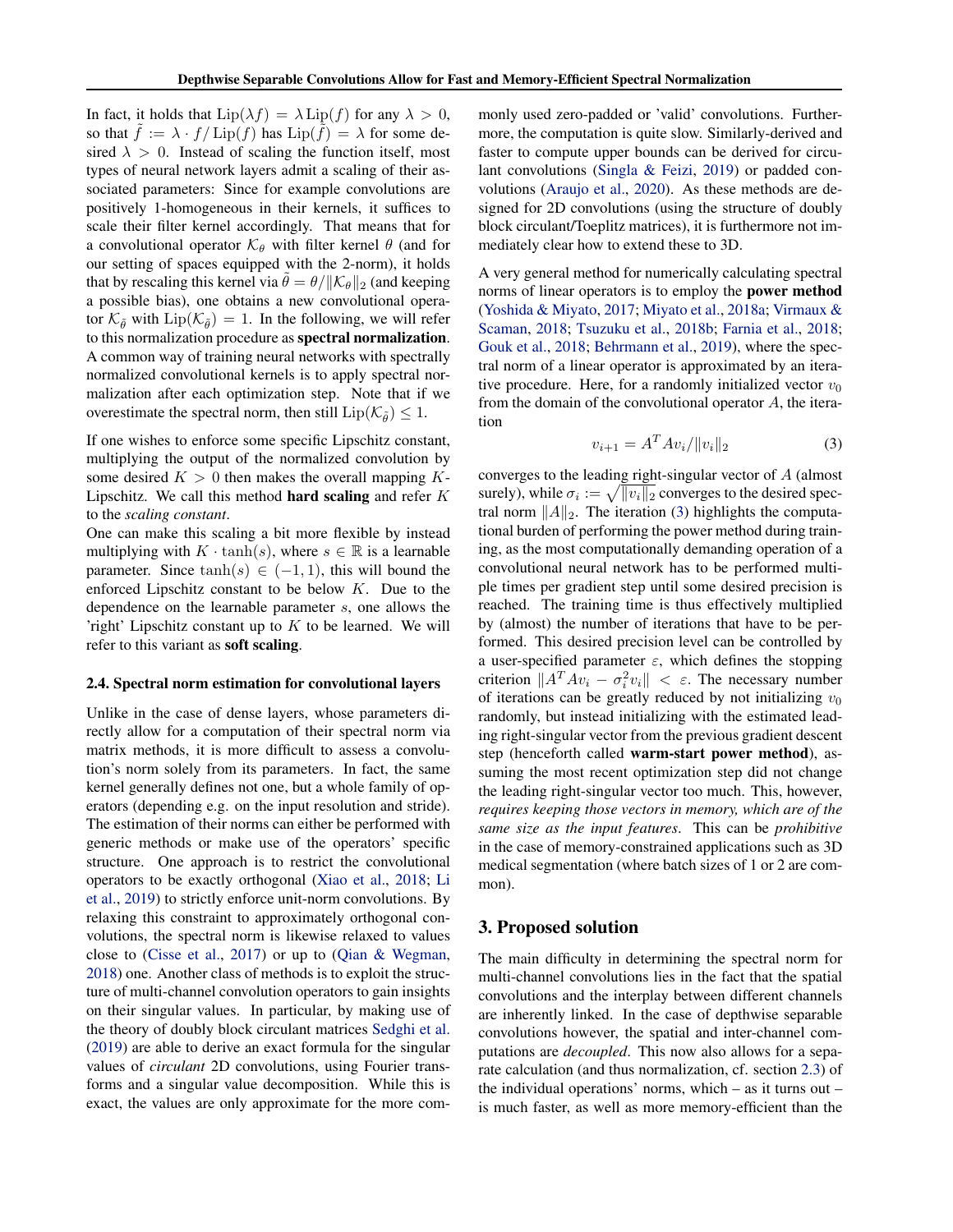<span id="page-3-0"></span>

Figure 1: Our proposed approach for spectral normalization of depthwise separable convolutions (in 2D).

warm-start power method.

### 3.1. Spectral norms of depthwise convolutions

Depthwise convolutions - the spatial component of depthwise separable convolutions - apply one (usually zeropadded) filtering to each input channel. While common methods for *conventional* multi-channel convolutions are either slow (e.g. a randomly initialized power method or the method from [\(Sedghi et al.,](#page-9-0) [2019\)](#page-9-0)), produce non-tight upper bounds [\(Singla & Feizi,](#page-9-0) [2021;](#page-9-0) [Araujo et al.,](#page-8-0) [2020\)](#page-8-0) or require a lot of additional memory (warm-start power method), the following method is accurate, fast and can be computed on-the-fly – but is only valid for depthwise convolutions.

For this, we will make use of a form of the well-known *convolution theorem*<sup>1</sup> , which states that taking the discrete Fourier transform (DFT) of a circulant convolution between two signals is equivalent to the product of both signals' DFTs (up to a complex conjugation), such that we only need to search for the largest absolute value of the filters' Fourier coefficients. Furthermore, our derivation will be independent of the dimensionality of the data, i.e. whether we are dealing with 1D, 2D or 3D convolutions. Note that the following theorem has significant overlap with Theorem 5 from [\(Sedghi et al.,](#page-9-0) [2019\)](#page-9-0), but we derive this independently from the dimensionality of the data and provide additional context, why the Fourier transform leads to the correct spectral norm, even in the case of a real-to-real convolution.

Theorem 1 (Norms of Circulant Convolutions, Single-Channel). Let  $X = \mathbb{R}^{N_1 \times \cdots \times N_d}$  and  $\mathcal{P} = \mathbb{R}^{k_1 \times \cdots \times k_d}$ . Let  $K_{\Theta}: \mathcal{X} \to \mathcal{X}$  be a (single-channel, unit-stride) circu*lant convolution with filter*  $\theta \in P$ *. Let* pad :  $P \rightarrow \mathcal{X}$  *denote a zero-padding operator. Then*  $\|\overline{\mathcal{K}}_{\theta}\|_2 = \max_i |\hat{\Theta}_i|$ , *where*  $\hat{\Theta} = \mathcal{F}(\text{pad}(\theta))$  *and*  $\mathcal F$  *denotes the discrete ddimensional discrete Fourier transform.*

*Proof.* In the following, we will derive an expression for the spectral norm of the complex cross-correlation (Appendix [A.2\)](#page-10-0), after which we will show that this is an upper bound for the spectral norm of the real cross-correlation. Let  $\Theta = \text{pad}(\hat{\theta}) \in \mathcal{X}$ . Let further  $\tilde{\mathcal{X}} = \mathbb{C}^{N_1 \times \cdots \times N_d}$ . Let  $\tilde{\mathcal{K}}_{\theta}$ :  $\tilde{X} \rightarrow \tilde{X}$  denote the complex cross-correlation, such that the restriction of  $\tilde{\mathcal{K}}_{\theta}$  to  $\mathcal X$  describes the same mapping as  $\mathcal{K}_{\theta}$ . Then, for all  $x \in \mathcal{X}$ 

$$
\mathcal{F}\tilde{\mathcal{K}}_{\theta}x = \overline{\mathcal{F}\Theta} \odot \mathcal{F}x, \tag{4}
$$

according to the Cross-Correlation Theorem (Appendix [A.3\)](#page-10-0). Rewriting this in matrix-vector formulation<sup>2</sup> yields

$$
FK_{\theta} \text{Vec}(x) = \text{diag}(\text{Vec}(\overline{\mathcal{F}\Theta})) \cdot F \cdot \text{Vec}(x), \quad (5)
$$

where Vec :  $\tilde{\mathcal{X}} \to \mathbb{C}^{N_1 \cdots N_d}$  is a reordering into a column vector and  $F, K_{\theta} \in \mathbb{C}^{(N_1 \cdots N_d) \times (N_1 \cdots N_d)}$  correspond

<sup>&</sup>lt;sup>1</sup>Since most frameworks actually implement cross-correlation, we derive our formulas using the corresponding *Cross-Correlation Theorem*. The final statement is, however, independent of whether we use cross-correlation or (actual) convolutions.

<sup>&</sup>lt;sup>2</sup>For a rigorous derivation, cf. Appendix [A.4.](#page-11-0)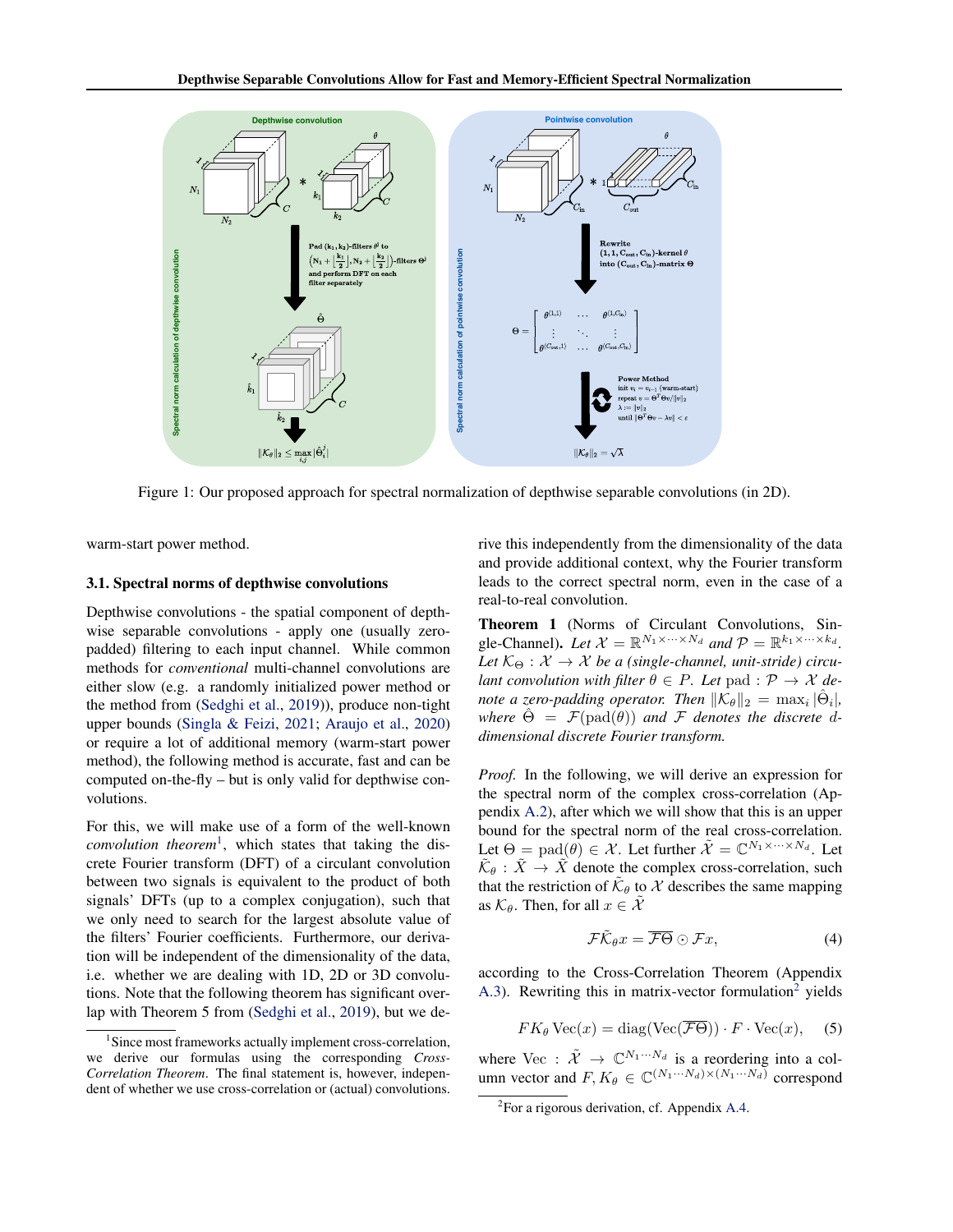<span id="page-4-0"></span>to  $\mathcal F$  and  $\tilde{\mathcal K}_{\theta}$ , respectively. Since this holds for arbitrary  $x \in \tilde{\mathcal{X}}$  (and Vec is orthogonal), this generalizes to  $FK_{\theta} = diag(Vec(\overline{\mathcal{F}\Theta})) \cdot F$ , such that

$$
K_{\theta} = F^{-1} \cdot \text{diag}(\text{Vec}(\overline{\mathcal{F}\Theta})) \cdot F,
$$

i.e. the entries of  $Vec(\overline{\mathcal{F}\Theta})$  constitute the eigenvalues of  $K_{\theta}$ . Because  $F^{-1} = 1/(N_1 \cdots N_d) \cdot F^H$  (where  $F^H$  is the Hermitian transpose of F), it holds that  $K_{\theta}^{H} K_{\theta} = K_{\theta} K_{\theta}^{H}$ , i.e.  $K_{\theta}$  is a normal matrix. According to the spectral theorem, this implies that the singular values of  $K_{\theta}$  (and, by isomorphism, of  $\tilde{\mathcal{K}}_{\theta}$ ) are the absolute values of the entries  $\overline{\mathcal{F}\Theta}$ , which coincide with the absolute values of the entries of  $\hat{\Theta} := \mathcal{F}\Theta$ .

Now, it remains to show that the spectral norms of the realto-real operator  $\mathcal{K}_{\theta}$  and the complex-to-complex operator  $\tilde{\mathcal{K}}_{\theta}$  are the same. As *both* are isometrically isomorphic to  $K_{\theta}$  (which has only real entries due to the use of a real filter  $\theta$ ), its spectral norm is the same, whether we view it as a real matrix or as a complex matrix (see Appendix Lemma [1\)](#page-12-0). Hence,

$$
\begin{aligned} \|\mathcal{K}_{\theta}\|_{2} &= \max_{\substack{x \in \mathbb{R}^{n} \\ \|x\|_{2} = 1}} \|K_{\theta}x\|_{2} = \max_{\substack{x \in \mathbb{C}^{n} \\ \|x\|_{2} = 1}} \|K_{\theta}x\|_{2} \\ &= \|\tilde{\mathcal{K}}_{\theta}\|_{2} = \max_{i} |\hat{\Theta}_{i}|, \end{aligned} \tag{6}
$$

finishing our proof.

While the above theorem yields exact spectral norms, it has two shortcomings, as it only deals with *circulant* and *single-channel* convolutions. In practice however, depthwise convolutions are typically zero-padded (and multichannel). As it turns out, by zero-padding the filters to just a bit bigger than the input image (to the size of the padded image), an in practice quite tight upper bound of the actual spectral norm of the depthwise, zero-padded convolution is found.

Theorem 2 (Norms of Zero-Padded and Multi-Channel Depthwise Convolutions). Let  $X = \mathbb{R}^{N_1 \times \cdots \times N_d}$  and  $\mathcal{X}^{\bar{C}} = \mathbb{R}^{C \times N_1 \times \cdots \times N_d}$ *. For odd-dimensional filters*  $\theta^1,\ldots,\theta^C \in \mathcal{P} = \mathbb{R}^{(2p_1+1)\times\cdots\times(2p_d+1)}$  *(for*  $p_i \in \mathbb{N}_0$ *),*  $let \ \theta = (\theta^1, \ldots, \theta^C)$ *. We define* 

$$
\mathcal{K}_{\theta}: X^C \to X^C
$$
  

$$
x^{\langle j \rangle} \mapsto \kappa_{\theta j} x^{\langle j \rangle} \text{ for each channel } j
$$
 (7)

 $where \kappa_{\theta} : \mathcal{X} \rightarrow \mathcal{X}$  denotes the single-channel zero*padded convolution with filter* θ j *. Let*

$$
pad: \mathcal{P} \to \mathbb{R}^{(N_1+2p_1)\times \cdots \times (N_d+2p_d)}
$$

*denote the zero-padding. Then, with*  $\hat{\Theta}^j := \mathcal{F}(\text{pad}(\theta^j))$ *, it holds that*

$$
\|\mathcal{K}_{\theta}\|_2 \le \max_{i,j} |\hat{\Theta}_i^j|,
$$

*where* F *denotes the discrete* d*-dimensional discrete Fourier transform.*

The proof is found in Appendix [A.6.](#page-13-0) Our proposed method based on this Theorem is found in Figure [1.](#page-3-0)

Since there are very fast and highly parallelizable algorithms for computing the DFT (the *Fast Fourier Transform*), the above computation can be performed very quickly.

Note that the above theorems are derived for unit-stride depthwise convolutions. For strided convolutions, the upper bound still holds, but it will in reality be more vacuous. To see this, let  $S$  denote the strided convolution and let  $K$  denote the unit-strided convolution. Then there is a subsampling operator P, such that  $S = P\mathcal{K}$ . Due to  $||P||_2 = 1$ , it holds that  $||S|| \le ||P||_2||K||_2 = ||K||_2$ . In the case of stride  $\nu > 1$  in all directions, one can only make the 'educated guess' based on the assumption that all components of  $\mathcal{K}x$  contribute to its overall norm evenly, in which case  $\nu^d \| P \mathcal{K} x \|_2^2 \approx \| \mathcal{K} x \|_2^2$ . This e.g. means that for 2D data, our estimation is about 2 times too high for  $\nu = 2$ .

## 3.2. Calculating Lipschitz constants for pointwise convolutions

As discussed in section [2.1,](#page-1-0) pointwise convolutions are simply multi-channel convolutions

$$
y^{\langle i \rangle} = \sum_{j} \theta^{\langle i,j \rangle} * x^{\langle j \rangle}
$$

with  $\theta^{\langle i,j \rangle} \in \mathbb{R}$ , which is why in 2D they are often called  $(1 \times 1)$ -convolutions. Here, we propose a variation of the warm-start power method for a specific matrix, which – compared to the naïve power method for the full operator – is typically much faster and memory-efficient. In particular, it is independent of the size of the convolved data.

**Theorem 3.** Let  $K_{\theta}$  be a pointwise convolution with ker*nel*  $\theta$ *, such that*  $\theta^{\langle i,j \rangle} \in \mathbb{R}$  *for all*  $i \in \{1, ..., C_{out}\}$  *and*  $j \in \{1, \ldots, C_{in}\}\$ , where  $C_{in}$  and  $C_{out}$  denote the number of *input respectively output channels. Then we call*

$$
\Theta := \begin{bmatrix} \theta^{\langle 1,1\rangle} & \cdots & \theta^{\langle 1,C_{in}\rangle} \\ \vdots & \ddots & \vdots \\ \theta^{\langle C_{out},1\rangle} & \cdots & \theta^{\langle C_{out},C_{in}\rangle} \end{bmatrix} \in \mathbb{R}^{C_{out}\times C_{in}}, \quad (8)
$$

*the* connectivity matrix *of*  $K_{\theta}$  *and it holds that* 

$$
\|\mathcal{K}_{\theta}\|_2=\|\Theta\|_2.
$$

*Proof.*  $K_{\theta}$  is similar to a block diagonal matrix with blocks Θ. As the singular values of block diagonal matrices are the union of the blocks' singular values, the spectral norm (i.e. the largest singular value) of  $\mathcal{K}_{\theta}$  coincides with the spectral norm of Θ. $\Box$ 

 $\Box$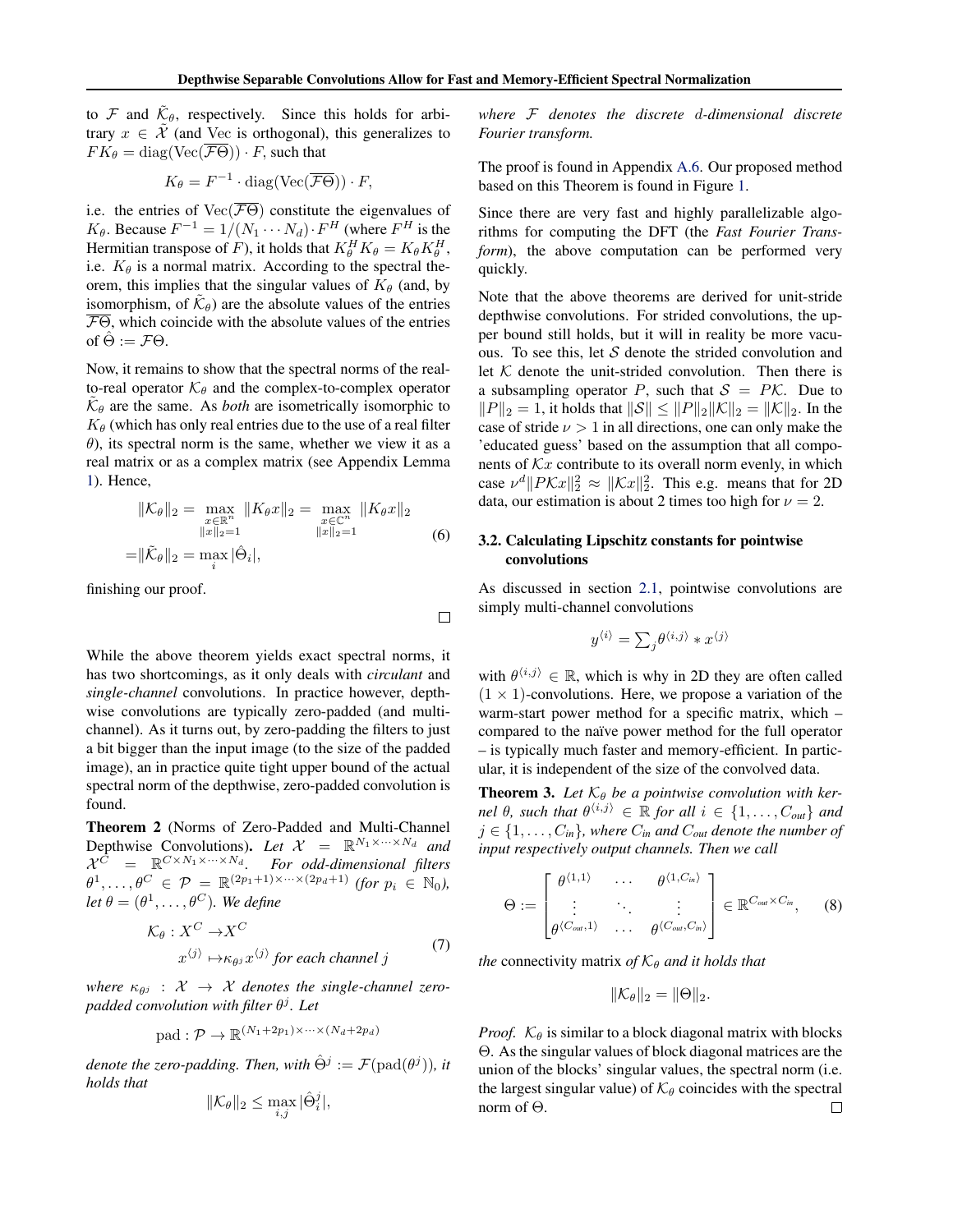<span id="page-5-0"></span>Performing the power method with the connectivity matrix  $\Theta$  has the additional advantage, that the warm-start version of the power method requires only storing a small right-singular vector<sup>3</sup> from  $\mathbb{R}^{C_{\text{in}}}$ . Compare that to the naïve power method, which requires storing a vector of the size of the input (respectively output) tensor of the layer. We refer to the thus-improved warm-start power method as the efficient warm-start power method. An illustration of this method is found in Figure [1.](#page-3-0)

For a square images of resolution  $N$ -by- $N$ , both the computational and memory demand is divided by a factor of  $N^2$ . This effect is even more pronounced in case of 3D (or even higher-order) data, where the memory cost for the naïve method can easily be several gigabytes, whereas our method is typically limited to kilobytes of storage for storing the leading singular vector (for at most a few thousand channels).

# 4. Experiments

In this section, we perform several experiments on classical benchmarks in order to evaluate our proposed method for spectral normalization. Note that the goal here is not to convince the reader of the usefulness of spectral normalization in general (interested readers are referred to the many examples in sections [1](#page-0-0) and [2.4\)](#page-2-0), but to benchmark the accuracy and speed of our method and to uncover the interplay with other variables, such as the learning rate.

### 4.1. Accuracy of depthwise spectral norm upper bound

While the accuracy of our efficient power method for *pointwise* convolutions is governed by the user-specified  $\varepsilon$ parameter, for depthwise convolutions we only have access to upper bounds of the true spectral norm. As shown in Theorem [2,](#page-4-0) the upper bound comes into play solely because of zero-padding, whose *relative* effect should become smaller for large resolutions of the input images (in comparison to small kernel sizes). In order to check how tight this upper bound is (and thus how close our approximation is), we calculate the relative overestimation (approximation/actual value) for randomly generated (Gaussian distributed)  $3 \times 3$  filters, depending on the feature resolution. Here, the 'true' spectral norm was approximated with 30 iterations of the power method. We varied the feature resolution from  $7 \times 7$  (the smallest resolution in e.g. MobileNetV2 [\(Sandler et al.,](#page-9-0) [2018\)](#page-9-0), VGG [\(Simonyan &](#page-9-0) [Zisserman,](#page-9-0) [2015\)](#page-9-0) and ResNet [\(He et al.,](#page-8-0) [2016\)](#page-8-0)) to 128 and generated 1000 random filters per resolution. The results are shown in Figure 2. One can observe that the relative error is indeed decreasing with an increase in the resolu-

tion, from (in median) 17% to 2%. Note that due to the linearity of the investigated methods, the results of this experiment are independent of the standard deviation of the chosen Gaussian distribution.

The above analysis can be seen as an investigation into the approximation accuracy at initialization. So how good is the approximation in a fully-trained network, where the filters do not follow a Gaussian distribution? For this, we did the above comparison for a MobileNetV2, which was pretrained on ImageNet [\(Russakovsky et al.,](#page-9-0) [2015\)](#page-9-0). MobileNetV2 contains 17 depthwise convolutional layers, 13 of which are unit-stride and 4 of which have a stride of 2 in each direction. The correct feature resolution from the original article was used for the calculation of the spectral norms. For the 13 unit-stride convolutions, the average relative overestimation was 2.80%, with a standard deviation of 1.55%. In the case of the strided convolutions (for which we expect more vacuous bounds, as explained in section [3.1\)](#page-3-0), the relative overestimation of our method was 75.6% (standard deviation: 20.6%). In summary, in a realistic setting, our estimation of the spectral norm is highly accurate for unit-stride depthwise convolutions, but less accurate for strided convolutions (but still better than the 'educated guess' of a factor of 2, which we laid out in section [3.1\)](#page-3-0).



Figure 2: Relative overestimation of our DFT-based spectral norm upper bound for standard Gaussian kernels and varying image size. The dark blue line denotes the median over 1000 random kernels, while the shaded region shows the interquartile range.

### 4.2. Lipschitz constant and learning rate

Since the Lipschitz constant of a neural network determines the magnitude of its gradients, training with gradient-based methods requires adapting the learning rate accordingly – i.e. a lower Lipschitz constant necessitates a larger learning rate. In order to evaluate the interplay of the learning rate and scaling constant  $K$  (both for soft and hard scaling), we

<sup>&</sup>lt;sup>3</sup>Alternatively, the left-singular vector from  $\mathbb{R}^{C_{\text{out}}}$  can be stored.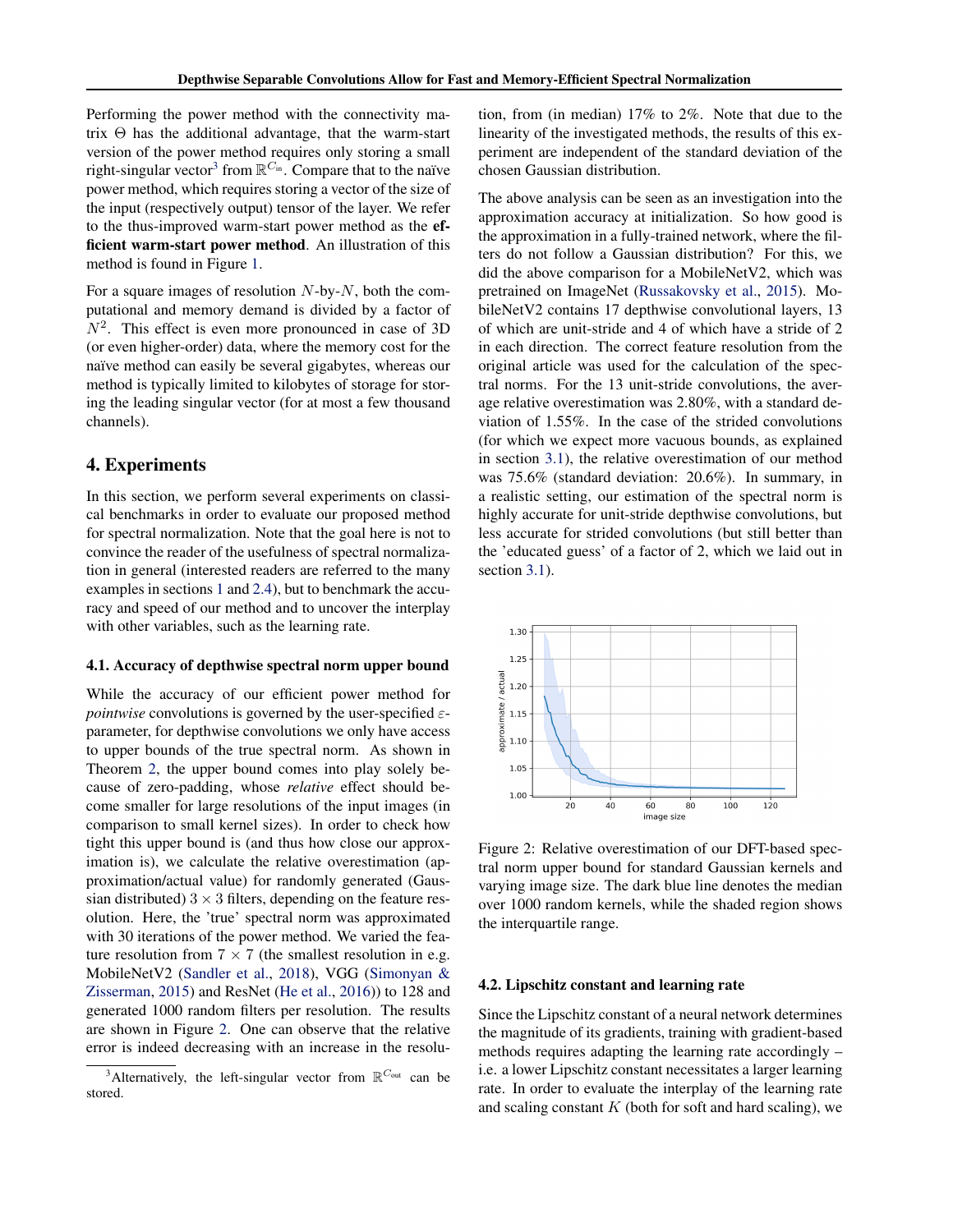perform a study on CIFAR-10 [\(Krizhevsky et al.,](#page-8-0) [2009\)](#page-8-0), in which we test different settings for both variables. For this, we train a ResNet-34 [\(He et al.,](#page-8-0) [2016\)](#page-8-0), for which we exchanged all convolutions by depthwise separable convolutions (one depthwise convolution, followed by a pointwise convolution without intermediate activation function). We therefore end up with a network architecture consisting of 33 depthwise separable convolutional layers (of which 3 are strided convolutions with a stride of 2) and one fully connected (softmax) layer. We trained all networks for 300 epochs, using scaling constants from 1 to 10 and learning rates  $10^{-5}$ ,  $10^{-4}$ ,  $10^{-3}$ ,  $10^{-2}$  and  $10^{-1}$  for stochastic gradient descent with a fixed momentum of 0.9. Since batch normalization influences the Lipschitz constant (both through the running means of the batches' standard deviations and the  $\gamma$ -parameter), we train our models without batch normalization. We compute and restrict the spectral norm of every layer, using the proposed method to spectrally normalize the depthwise separable convolutions, as well as the warm-start power method to restrict the spectral norm of the final classification layer. Additionally, we choose the precision parameter  $\varepsilon$  to be 0.01 for all pointwise convolutional layers and initialize the soft scaling parameter as  $s = 3$  so that  $K \cdot \tanh(s) \approx K$  at initialization.

The results of this experiment are depicted in Table [1.](#page-7-0) As predicted, lower scaling constants  $K$  tend to require higher learning rates. Furthermore, the known regularizing effect of the Lipschitz constraints can be observed, since increasing  $K$  initially increases the prediction accuracy (underfitting regime), before it decreases again (overfitting regime). A careful tuning of the learning rate is needed to achieve the best performance. In particular, too high of a learning rate may collapse the training. Moreover, there is no clear winner between hard and soft scaling.

### 4.3. Spectral normalization on ImageNet

In addition to the previous CIFAR-10 experiments, we conducted a study on the much higher-resolution ImageNet dataset [\(Russakovsky et al.,](#page-9-0) [2015\)](#page-9-0). For this, we trained MobileNetV2 [\(Sandler et al.,](#page-9-0) [2018\)](#page-9-0), a standard architecture for image classification using depthwise separable convolutions, using  $K \in \{10, 12, 15, 20, 30, 40\}$ , and again without batch normalization. Lower and higher values for K in our case lead a strong breakdown in performance. The models were trained with soft scaling for 150 epochs, using the precision parameter  $\varepsilon = 0.01$  for every pointwise convolutional layer. All models were trained with a batch size of 128, divided on two NVIDIA V100 GPUs. Due to the interplay of scaling constant and learning rate (see subsection [4.2\)](#page-5-0), the learning rate had to be adapted for each K.

In Figure 3 the Top-1 as well as the Top-5 validation accu-

racy per scaling constant  $K$  are plotted. One can observe that the accuracy increases as one increases the scaling constant, indicating that we never reach the overfitting regime. Moreover, it can be seen that the increase in accuracy is steeper in the lower regions of  $K$ , later leveling off.

The use of soft scaling offers an additional degree of flexibility, as the training can slightly adjust the Lipschitz constant. We noticed that in the ImageNet experiments, the initialization of the learnable parameter s had to be tuned. For lower values of K (up to  $K = 20$ ), the last initialization from the previous CIFAR-10 experiments ( $s = 3$ , resulting in tanh(3)  $\approx$  0.995) still worked very well, whereas higher values of K required reducing the initial value of s somewhat (to  $s = 0.5$  so that  $tanh(s) \approx 0.46$ ), otherwise resulting in exploding gradients or missing convergence. We also for instance experimented with  $s = 0$  or  $s = \operatorname{arctanh}(1/K)$  (which initializes the network as if there was no spectral normalization at initialization), but both did not generally work well. However, in all cases it was enough to monitor the training for a few gradient steps to judge whether an adjustment of the initial value for s was necessary.



Figure 3: ImageNet validation accuracy for a MobileNetV2 with spectral normalized layers for scaling constants from 10 to 40. Expectedly, loosening the upper bound per layer leads to increasing accuracies.

#### 4.4. Time complexity

In the following, we aim to show the impact of our method on training times, which we measured both with and without spectral normalization. Instead of benchmarking only linear layers, this includes the time for data loading, augmentation, backpropagation etc, which allows for a realistic assessment of the method's overhead in a real training scenario. In addition to the absolute times per epoch, we show the relative factor between our approach and training the network without spectral normalization.

For this, we observe the average training times per epoch of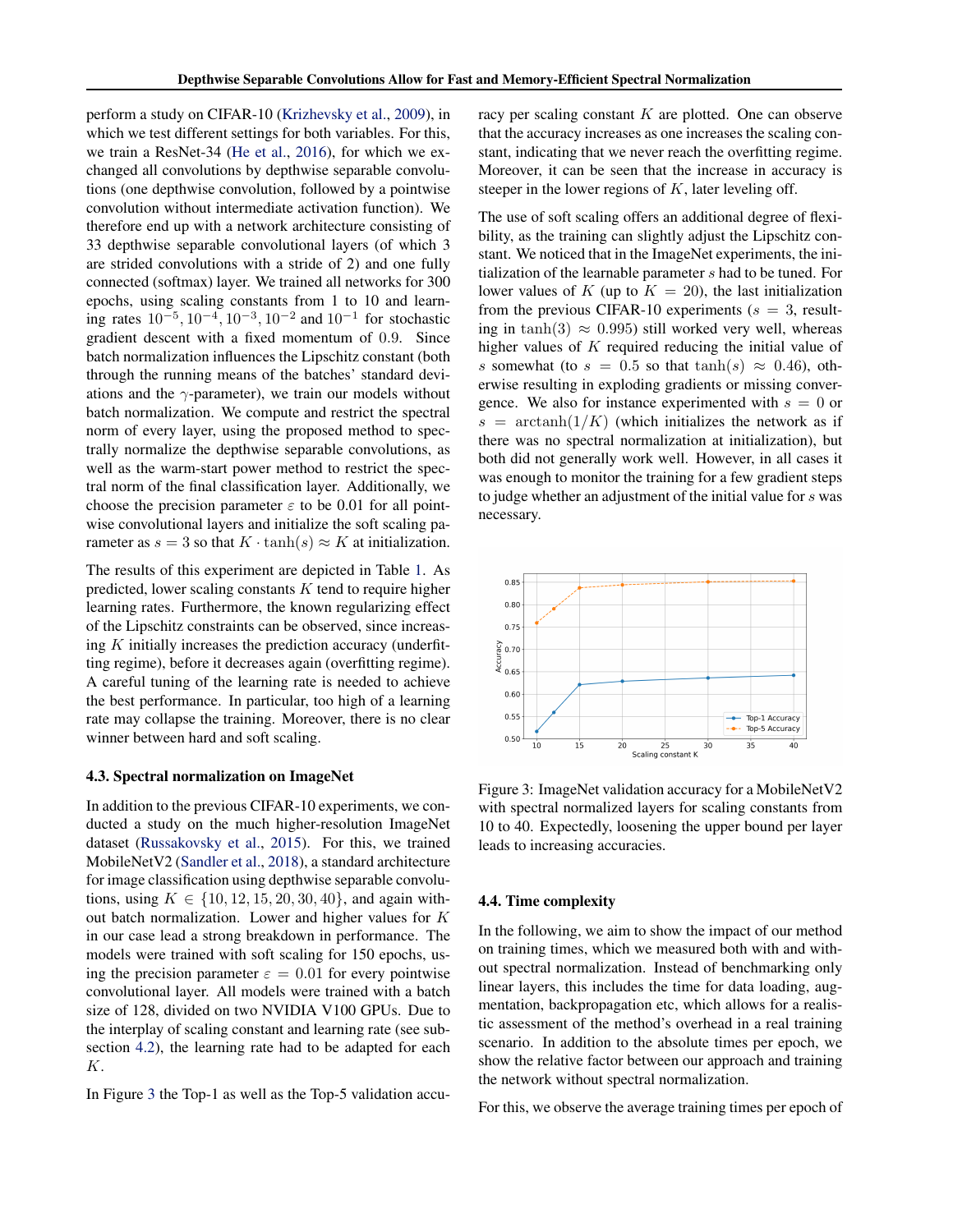|                           |        |       |        |       | <b>Learning rate</b> |       |        |       |       |       |
|---------------------------|--------|-------|--------|-------|----------------------|-------|--------|-------|-------|-------|
|                           | $1e-5$ |       | $1e-4$ |       | $1e-3$               |       | $1e-2$ |       | 1e-1  |       |
| <b>Scaling constant K</b> | Н      | S     | Н      | S     | Н                    | S     | Н      | S     | Н     | S     |
|                           | 15.38  | 14.98 | 16.64  | 15.56 | 16.34                | 16.28 | 10.00  | 10.00 | 10.00 | 10.00 |
| 2                         | 17.23  | 17.05 | 19.93  | 19.00 | 45.01                | 42.17 | 54.70  | 55.65 | 10.00 | 10.00 |
| 3                         | 18.02  | 17.48 | 45.88  | 42.08 | 67.37                | 72.51 | 74.73  | 72.33 | 10.00 | 10.00 |
| 4                         | 35.45  | 35.34 | 62.90  | 62.73 | 81.07                | 80.94 | 84.71  | 85.65 | 10.00 | 10.00 |
| 5                         | 50.68  | 50.36 | 74.85  | 74.73 | 86.68                | 86.72 | 90.53  | 90.74 | 10.00 | 10.00 |
| 6                         | 59.73  | 59.65 | 80.45  | 80.19 | 88.60                | 87.63 | 10.00  | 10.00 | 10.00 | 10.00 |
| 7                         | 62.10  | 62.39 | 81.10  | 81.06 | 85.24                | 85.36 | 10.00  | 10.00 | 10.00 | 10.00 |
| 8                         | 61.53  | 62.74 | 81.21  | 81.17 | 80.16                | 10.00 | 10.00  | 10.00 | 10.00 | 10.00 |
| 9                         | 45.52  | 52.25 | 32.69  | 41.92 | 10.00                | 10.00 | 10.00  | 10.00 | 10.00 | 10.00 |
| 10                        | 10.00  | 10.00 | 10.00  | 10.00 | 10.00                | 10.00 | 10.00  | 10.00 | 10.00 | 10.00 |

<span id="page-7-0"></span>Table 1: Best learning rate per scaling constant  $K$ : Test accuracy (in percent) for a ResNet-34 with depthwise separable convolutions trained on the CIFAR-10 dataset. Accuracies for hard scaling (H) and soft scaling (S) are compared for learning rates from 1e-5 to 1e-1. It can be seen that the optimal learning rate decreases with increasing scaling constant.

the last two experimental cohorts (ResNet-34 on CIFAR-10 and MobileNetV2 on ImageNet, best accuracy model each), and compare these to the case of the same network *without spectral normalization* (and still without batch normalization). The results are summarized in Table 2.

In the case of CIFAR-10, our additional overhead amounted to an increase of about 63% (where a considerable amount was spent on the normalization of the final, fully-connected layer). In the case of ImageNet, the time per epoch only increased by 2%, which can be seen as negligible. Since the cost of our normalization is small in comparison to convolutions on large features, it is to be expected that our method has less of an impact on the training time for higher-dimensional data.

Table 2: Time per epoch for CIFAR-10 classification with a ResNet-34 with depthwise separable convolutions and ImageNet classification with a MobileNetV2 architecture.

|                        | Time per epoch    |                   |              |
|------------------------|-------------------|-------------------|--------------|
|                        | <b>SpecNorm</b>   | no SpecNorm       | Relative     |
| $CIFAR-10$<br>ImageNet | 59.59 s<br>3074 s | 36.63 s<br>3016 s | 1.63<br>1.02 |

# 5. Conclusion & future work

Mathematical guarantees in the form of Lipschitz constants have increasingly come into the focus of modern neural networks research. While there are simple and generic ways of calculating (and thus enforcing) spectral norms (resulting in said Lipschitz guarantees), these are typically quite costly in time or memory, or result in inaccurate upper bounds. For application for which efficiency is of interest, depthwise separable convolutions have emerged as a fast form of convolutions, which nonetheless allow for state-ofthe-art results in challenging benchmarks (cf. [Pham et al.](#page-8-0) [\(2020\)](#page-8-0)). In this work, introduce a very simple procedure, with which the spectral normalization of depthwise separable convolutions can be performed with negligible computational and memory overhead, while being quite accurate in practice.

We imagine future work based on our proposed method both from an application as well as a methodological perspective. From a methodological standpoint, going from the spectral norm to different norms is another possible avenue. In the case of the pointwise convolution, this is straightfoward, as this just entails computing matrix norms (which are often fast to compute, e.g. in the case of the 1-norm or  $\infty$ -norm). In terms of applications, research into architectures that make full use of depthwise separable convolutions for any of the applications named in section [1](#page-0-0) is needed (e.g. spectrally normalized GANs), which can then benefit from our proposed method. Making the step to 3D will yield even bigger performance improvements compared to the conventional approaches. One use case is the stabilization of invertible networks for memoryefficient 3D segmentation [\(Etmann et al.,](#page-8-0) [2020\)](#page-8-0), which can be achieved by limiting the layer's Lipschitz constant [\(Behrmann et al.,](#page-8-0) [2020\)](#page-8-0), e.g. via our method.

## Acknowledgements

CE acknowledges support from the Wellcome Innovator Award RG98755. CBS acknowledges support from the Philip Leverhulme Prize, the Royal Society Wolfson Fellowship, the EPSRC grants EP/S026045/1 and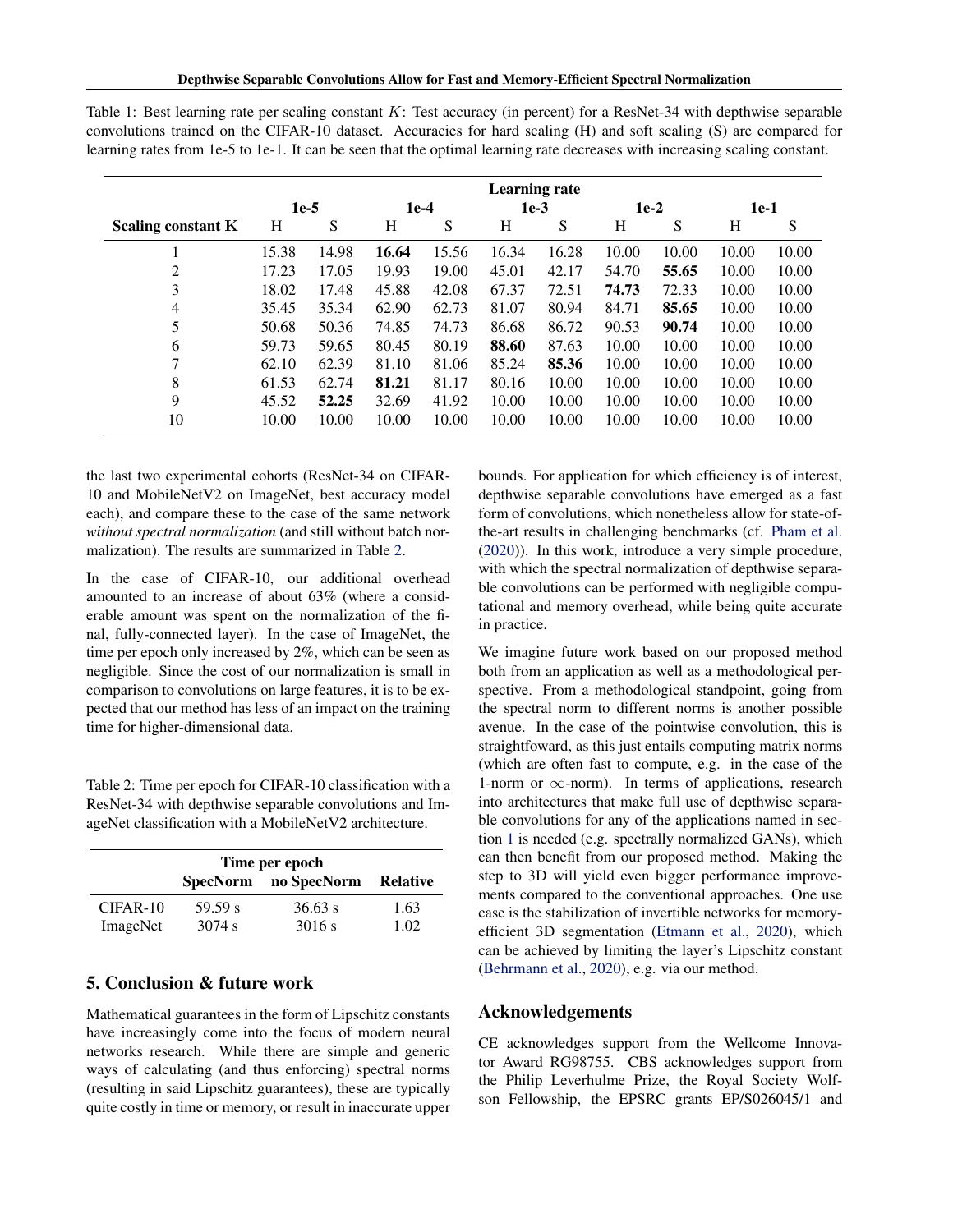<span id="page-8-0"></span>EP/T003553/1, EP/N014588/1, EP/T017961/1, the Wellcome Innovator Award RG98755, European Union Horizon 2020 research and innovation programme under the Marie Skodowska-Curie grant agreement No. 777826 No-MADS, the Cantab Capital Institute for the Mathematics of Information and the Alan Turing Institute.

# References

- Araujo, A., Negrevergne, B., Chevaleyre, Y., and Atif, J. On lipschitz regularization of convolutional layers using toeplitz matrix theory. *arXiv preprint arXiv:2006.08391*, 2020.
- Arjovsky, M., Chintala, S., and Bottou, L. Wasserstein generative adversarial networks. In *International conference on machine learning*, pp. 214–223. PMLR, 2017.
- Behrmann, J., Grathwohl, W., Chen, R. T., Duvenaud, D., and Jacobsen, J.-H. Invertible residual networks. In *International Conference on Machine Learning*, pp. 573– 582. PMLR, 2019.
- Behrmann, J., Vicol, P., Wang, K.-C., Grosse, R., and Jacobsen, J.-H. Understanding and mitigating exploding inverses in invertible neural networks. *arXiv preprint arXiv:2006.09347*, 2020.
- Chen, T., Lasserre, J.-B., Magron, V., and Pauwels, E. Semialgebraic optimization for lipschitz constants of relu networks. In *Conference on Neural Information Processing Systems*, 2020.
- Chollet, F. Xception: Deep learning with depthwise separable convolutions. In *Proceedings of the IEEE Conference on Computer Vision and Pattern Recognition (CVPR)*, July 2017.
- Cisse, M., Bojanowski, P., Grave, E., Dauphin, Y., and Usunier, N. Parseval networks: improving robustness to adversarial examples. In *Proceedings of the 34th International Conference on Machine Learning-Volume 70*, pp. 854–863, 2017.
- Dinh, L., Krueger, D., and Bengio, Y. Nice: Non-linear independent components estimation. *arXiv preprint arXiv:1410.8516*, 2014.
- Etmann, C., Ke, R., and Schönlieb, C.-B. iunets: learnable invertible up-and downsampling for large-scale inverse problems. In *2020 IEEE 30th International Workshop on Machine Learning for Signal Processing (MLSP)*, pp. 1–6. IEEE, 2020.
- Farnia, F., Zhang, J., and Tse, D. Generalizable adversarial training via spectral normalization. In *International Conference on Learning Representations*, 2018.
- Fazlyab, M., Robey, A., Hassani, H., Morari, M., and Pappas, G. Efficient and accurate estimation of lipschitz constants for deep neural networks. In *Advances in Neural Information Processing Systems*, pp. 11427–11438, 2019.
- Gomez, A. N., Ren, M., Urtasun, R., and Grosse, R. B. The reversible residual network: Backpropagation without storing activations. *arXiv preprint arXiv:1707.04585*, 2017.
- Gouk, H., Frank, E., Pfahringer, B., and Cree, M. Regularisation of neural networks by enforcing lipschitz continuity. *arXiv preprint arXiv:1804.04368*, 2018.
- He, K., Zhang, X., Ren, S., and Sun, J. Deep residual learning for image recognition. In *Proceedings of the IEEE conference on computer vision and pattern recognition*, pp. 770–778, 2016.
- Howard, A. G., Zhu, M., Chen, B., Kalenichenko, D., Wang, W., Weyand, T., Andreetto, M., and Adam, H. Mobilenets: Efficient convolutional neural networks for mobile vision applications, 2017.
- Krizhevsky, A., Hinton, G., et al. Learning multiple layers of features from tiny images. 2009.
- Latorre, F., Rolland, P., and Cevher, V. Lipschitz constant estimation of neural networks via sparse polynomial optimization. In *International Conference on Learning Representations*, 2020.
- Li, Q., Haque, S., Anil, C., Lucas, J., Grosse, R. B., and Jacobsen, J.-H. Preventing gradient attenuation in lipschitz constrained convolutional networks. In *Advances in neural information processing systems*, pp. 15390–15402, 2019.
- Miyato, T., Kataoka, T., Koyama, M., and Yoshida, Y. Spectral normalization for generative adversarial networks. In *International Conference on Learning Representations*, 2018a.
- Miyato, T., Kataoka, T., Koyama, M., and Yoshida, Y. Spectral normalization for generative adversarial networks. *arXiv preprint arXiv:1802.05957*, 2018b.
- Oberman, A. M. and Calder, J. Lipschitz regularized deep neural networks converge and generalize. *arXiv preprint arXiv:1808.09540*, 2018.
- Pham, H., Xie, Q., Dai, Z., and Le, Q. V. Meta pseudo labels. *arXiv preprint arXiv:2003.10580*, 2020.
- Qian, H. and Wegman, M. N. L2-nonexpansive neural networks. In *International Conference on Learning Representations*, 2018.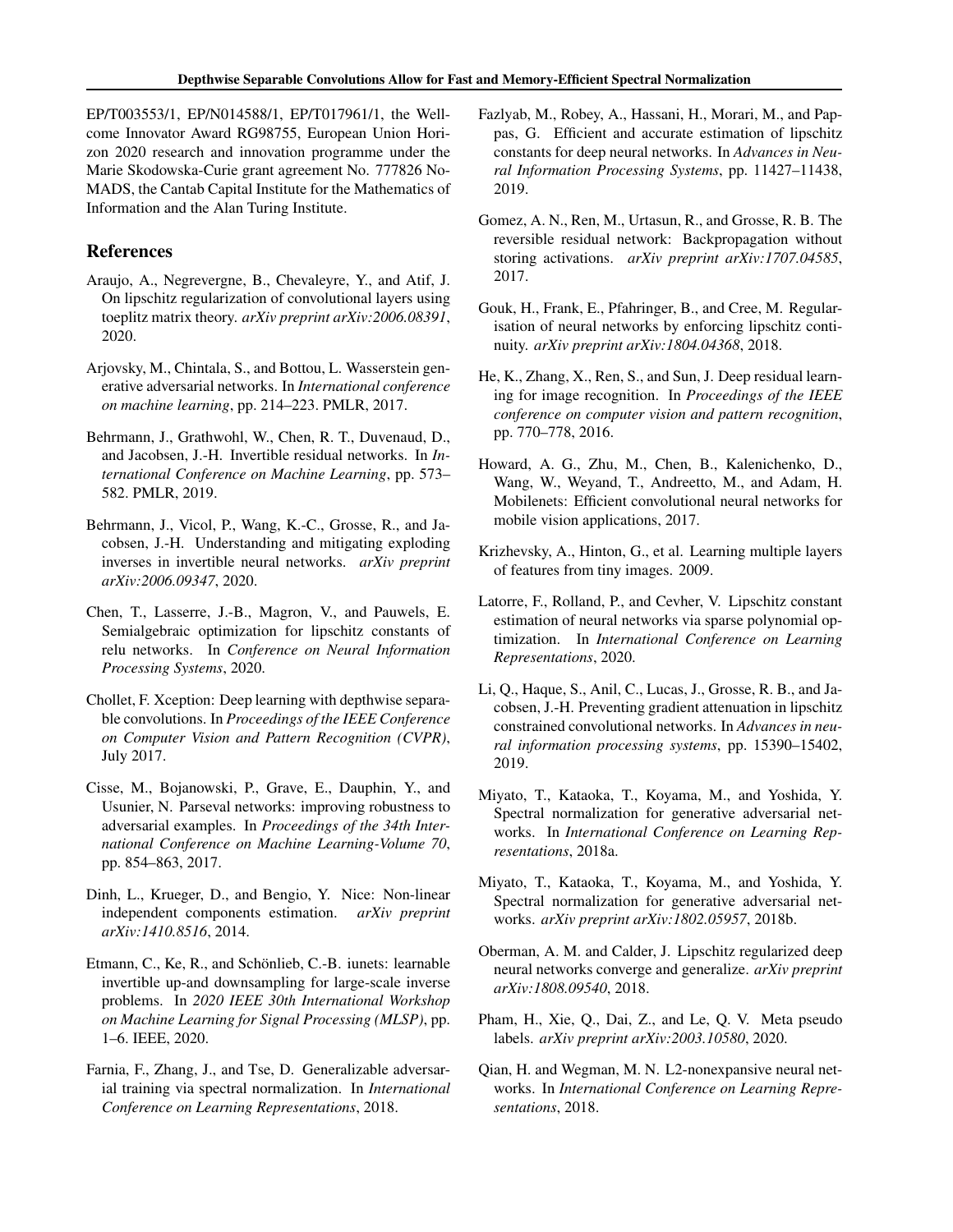- <span id="page-9-0"></span>Russakovsky, O., Deng, J., Su, H., Krause, J., Satheesh, S., Ma, S., Huang, Z., Karpathy, A., Khosla, A., Bernstein, M., et al. Imagenet large scale visual recognition challenge. *International journal of computer vision*, 115(3): 211–252, 2015.
- Sandler, M., Howard, A., Zhu, M., Zhmoginov, A., and Chen, L.-C. Mobilenetv2: Inverted residuals and linear bottlenecks. In *Proceedings of the IEEE conference on computer vision and pattern recognition*, pp. 4510– 4520, 2018.
- Scaman, K. and Virmaux, A. Lipschitz regularity of deep neural networks: Analysis and efficient estimation. *Advances in Neural Information Processing Systems*, 2018- December(1):3835–3844, 2018. ISSN 10495258.
- Sedghi, H., Gupta, V., and Long, P. M. The singular values of convolutional layers. *7th International Conference on Learning Representations, ICLR 2019*, pp. 1–12, 2019.
- Sifre, L. and Mallat, S. Rigid-motion scattering for image classification [phd thesis]. *Ecole Polytechnique*, 2014.
- Simonyan, K. and Zisserman, A. Very deep convolutional networks for large-scale image recognition. In *International Conference on Learning Representations*, 2015.
- Singla, S. and Feizi, S. Bounding singular values of convolution layers. *arXiv preprint arXiv:1911.10258*, 2019.
- Singla, S. and Feizi, S. Fantastic four: Differentiable and efficient bounds on singular values of convolution layers. In *International Conference on Learning Representations*, 2021. URL [https://openreview.net/](https://openreview.net/forum?id=JCRblSgs34Z) [forum?id=JCRblSgs34Z](https://openreview.net/forum?id=JCRblSgs34Z).
- Szegedy, C., Zaremba, W., Sutskever, I., Bruna, J., Erhan, D., Goodfellow, I., and Fergus, R. Intriguing properties of neural networks. *arXiv preprint arXiv:1312.6199*, 2013.
- Tan, M. and Le, Q. EfficientNet: Rethinking model scaling for convolutional neural networks. In Chaudhuri, K. and Salakhutdinov, R. (eds.), *Proceedings of the 36th International Conference on Machine Learning*, volume 97 of *Proceedings of Machine Learning Research*, pp. 6105– 6114. PMLR, 09–15 Jun 2019.
- Tsuzuku, Y., Sato, I., and Sugiyama, M. Lipschitz-margin training: Scalable certification of perturbation invariance for deep neural networks. In Bengio, S., Wallach, H., Larochelle, H., Grauman, K., Cesa-Bianchi, N., and Garnett, R. (eds.), *Advances in Neural Information Processing Systems*, volume 31, pp. 6541–6550. Curran Associates, Inc., 2018a. URL [https://proceedings.](https://proceedings.neurips.cc/paper/2018/file/485843481a7edacbfce101ecb1e4d2a8-Paper.pdf) [neurips.cc/paper/2018/file/](https://proceedings.neurips.cc/paper/2018/file/485843481a7edacbfce101ecb1e4d2a8-Paper.pdf) [485843481a7edacbfce101ecb1e4d2a8-Paper](https://proceedings.neurips.cc/paper/2018/file/485843481a7edacbfce101ecb1e4d2a8-Paper.pdf). [pdf](https://proceedings.neurips.cc/paper/2018/file/485843481a7edacbfce101ecb1e4d2a8-Paper.pdf).
- Tsuzuku, Y., Sato, I., and Sugiyama, M. Lipschitz-margin training: Scalable certification of perturbation invariance for deep neural networks. In *Advances in neural information processing systems*, pp. 6541–6550, 2018b.
- Virmaux, A. and Scaman, K. Lipschitz regularity of deep neural networks: analysis and efficient estimation. In *Advances in Neural Information Processing Systems*, pp. 3835–3844, 2018.
- Xiao, L., Bahri, Y., Sohl-Dickstein, J., Schoenholz, S. S., and Pennington, J. Dynamical isometry and a mean field theory of cnns: How to train 10,000-layer vanilla convolutional neural networks. *arXiv preprint arXiv:1806.05393*, 2018.
- Yoshida, Y. and Miyato, T. Spectral norm regularization for improving the generalizability of deep learning. *arXiv preprint arXiv:1705.10941*, 2017.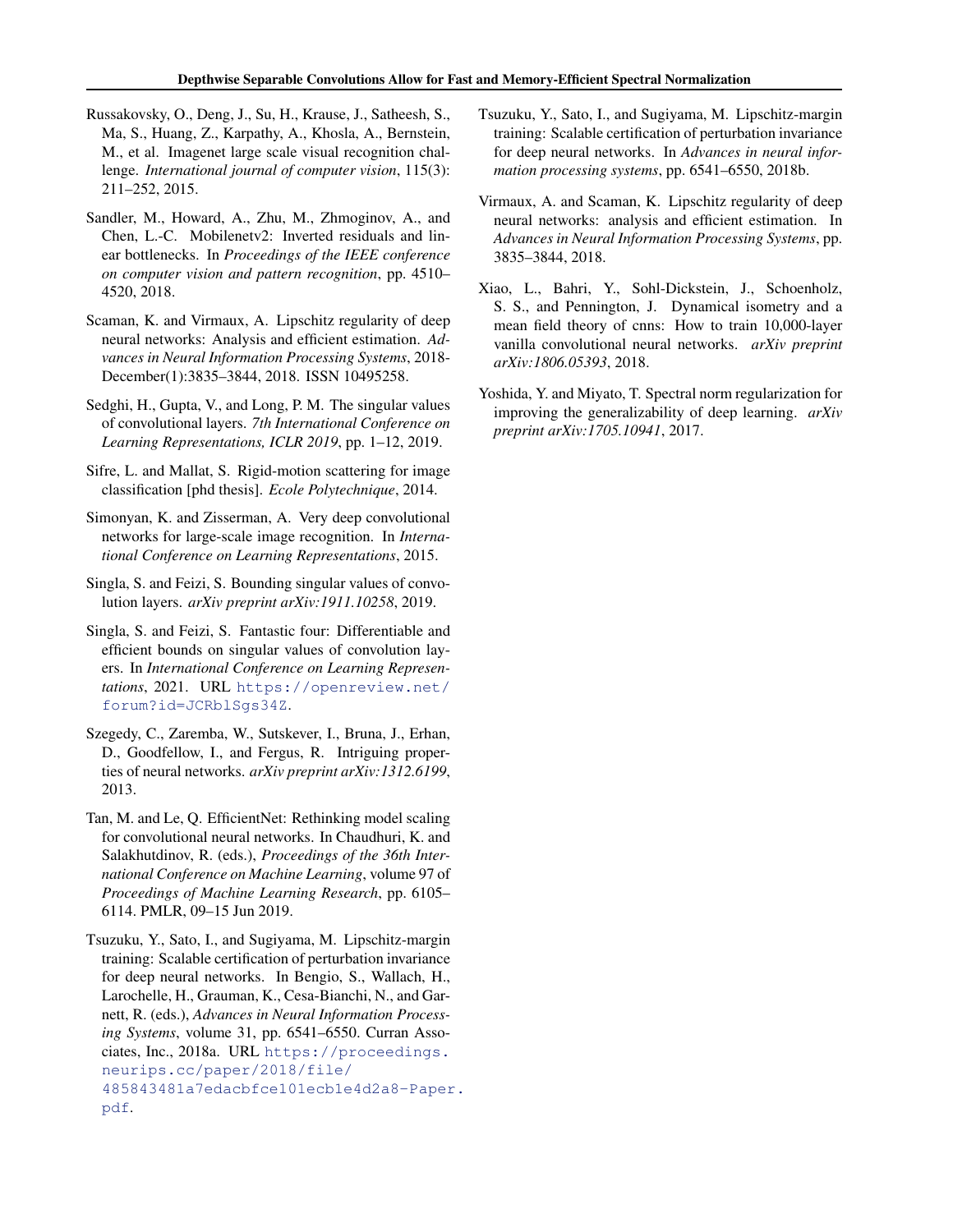# <span id="page-10-0"></span>Appendix

# A. Additional Details and Proofs

In the following, we will give additional details and proofs for the theory in Section [3.](#page-2-0) For compactness, we will use a multiindex notation indicated by bold letters and numbers. All multi-indices have  $d$  entries, meant to represent  $d$ -dimensional data (e.g.  $d = 2$  for images), i.e.  $\mathbf{n} = (n_1, \dots, n_d)$ . We will also use the shorthand  $\mathbb{R}^N := \mathbb{R}^{\bar{N_1} \times \dots \times N_d}$ , respectively  $\mathbb{C}^{\mathbf{N}} := \mathbb{C}^{N_1 \times \cdots \times N_d}$ . For some  $f \in \mathbb{R}^{\mathbf{N}}$  (respectively  $f \in \mathbb{C}^{\mathbf{N}}$ ), we write  $f[\mathbf{n}] := f[n_1, \ldots, n_d] := f_{n_1, \ldots, n_d}$ . Division and addition are meant entry-wise. Furthermore, we define the sum notations

$$
\sum_{n=0}^{N-1} f[n] := \sum_{n_1=0}^{N_1-1} \cdots \sum_{n_d=0}^{N_d-1} f[n_1, \ldots, n_d]
$$

and  $\langle \mathbf{a}, \mathbf{b} \rangle := a_1b_1 + \cdots + a_d b_d$ . We denote the imaginary unit by i, as well as the complex conjugate of a complex vector f by  $\overline{f}$ .

### A.1. Discrete Fourier Transform

Recall the following definition of the (unnormalized) discrete Fourier transform (DFT).

Definition 1. *We call*

$$
\mathcal{F}: \mathbb{C}^{\mathbf{N}} \to \mathbb{C}^{\mathbf{N}} \tag{9}
$$

$$
f \mapsto \hat{f},
$$

*defined by*

$$
\hat{f}[\mathbf{j}] := \sum_{\mathbf{n}=\mathbf{0}}^{\mathbf{N}-1} f[\mathbf{n}] e^{-i2\pi \langle \mathbf{n}/\mathbf{N}, \mathbf{j} \rangle} \tag{10}
$$

### *the discrete Fourier transform.*

Compared to the 'normalized' version of the discrete Fourier transform (which is multiplied by  $1/\sqrt{N_1 \cdots N_d}$  and is unitary), this unnormalized formulation of the DFT results in slightly simpler statements for the main results.

## A.2. Circulant Cross-Correlation

Here, we will define the complex version of the cross-correlation operation. Note that virtually all neural network libraries implement convolutions as cross-correlation.

**Definition 2.** *For*  $\Theta$ ,  $f \in \mathbb{C}^{N}$ , we call the vector  $g \in \mathbb{C}^{N}$  defined by

$$
g[\mathbf{n}] = \sum_{\mathbf{k}=0}^{\mathbf{N}-1} \overline{\Theta[\mathbf{n}]} f[\mathbf{n} + \mathbf{k}] \tag{11}
$$

*the* circulant cross-correlation of  $\Theta$  with f, if f is circularly continued, i.e.  $f[\ldots, n_j + mN_j, \ldots] = f[\ldots, n_j, \ldots]$  for all  $n_j \in \{0, \ldots, N_j - 1\}$  *for*  $j \in \{1, \ldots, d\}$  *and*  $m \in \mathbb{Z}$ *. We denote this cross-correlation by*  $\Theta * f := g$ *.* 

### A.3. Circulant Cross-Correlation Theorem

**Theorem 4.** *Let*  $g = \Theta * f$  *and*  $\hat{g} = \mathcal{F}g$ *. Then* 

$$
\hat{g}[\mathbf{j}] = \overline{(\mathcal{F}\Theta)[\mathbf{j}]} \cdot (\mathcal{F}f)[\mathbf{j}],
$$

*or, written differently,*

$$
\mathcal{F}(\Theta * f) = \overline{(\mathcal{F}\Theta)} \odot (\mathcal{F}f),
$$

where  $\odot$  denotes the component-wise multiplication.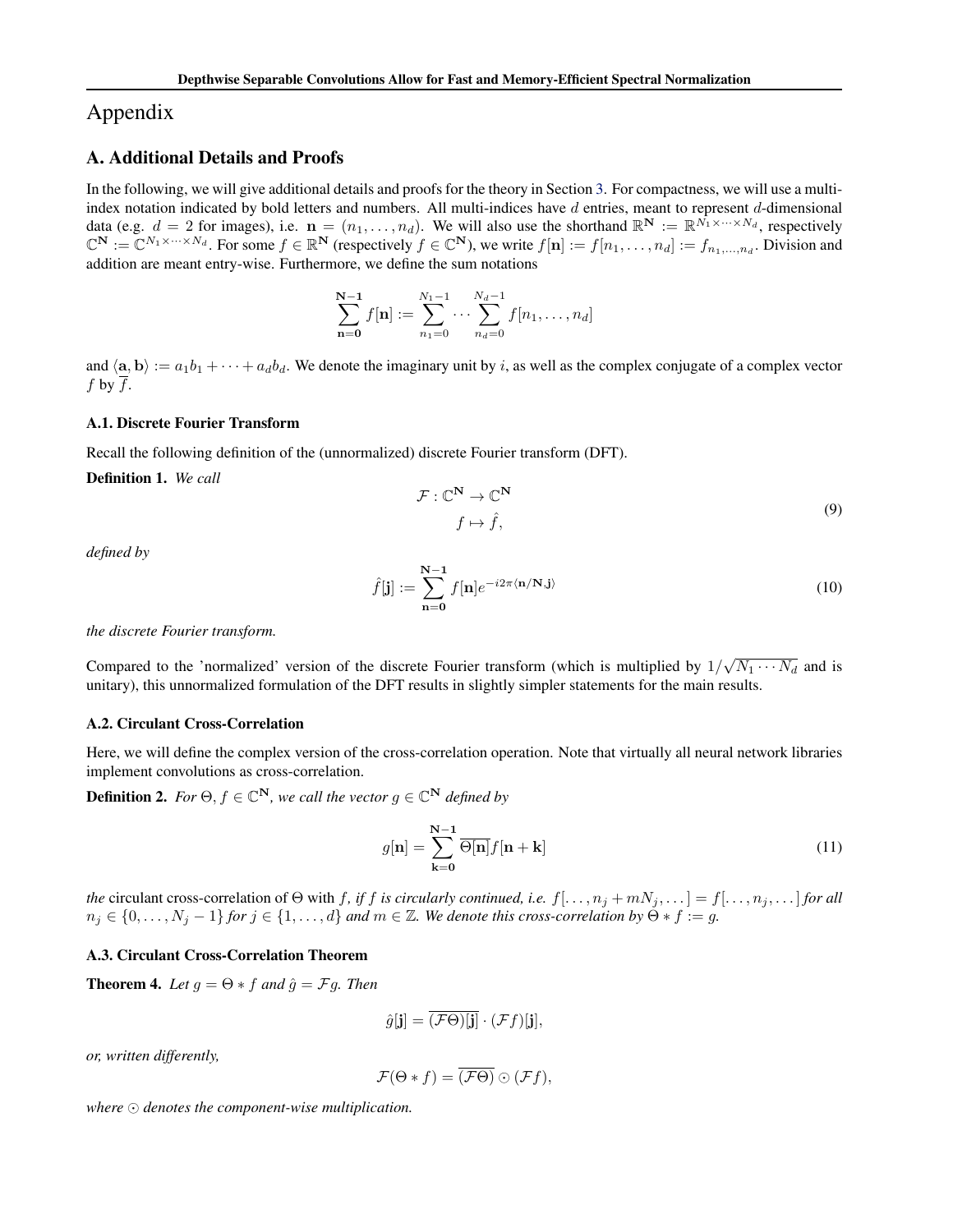<span id="page-11-0"></span>*Proof.*

$$
\hat{g}[j] = \sum_{n=0}^{N-1} g[n] e^{-i2\pi \langle n/N, j \rangle}
$$
  
\n
$$
= \sum_{n=0}^{N-1} \sum_{k=0}^{N-1} \overline{\Theta[k]} f[n+k] e^{-i2\pi \langle n/N, j \rangle}
$$
  
\n
$$
= \sum_{n=0}^{N-1} \sum_{l=0}^{N-1} \overline{\Theta[k]} f[n+k] e^{-i2\pi \langle (n+k-k)/N, j \rangle}
$$
  
\n
$$
= \sum_{n=0}^{N-1} \sum_{l=0}^{N-1} \overline{\Theta[k]} f[n+k] e^{-i2\pi \langle (n+k)/N, j \rangle} e^{-i2\pi \langle -k/N, j \rangle}
$$
  
\n
$$
= \sum_{k=0}^{N-1} \overline{\Theta[k]} e^{-i2\pi \langle -k/N, j \rangle} \sum_{n=0}^{N-1} f[n+k] e^{-i2\pi \langle (n+k)/N, j \rangle}
$$

Using the fact that  $\exp(-ix) = \exp(ix)$  for  $x \in \mathbb{R}$ :

$$
\sum_{k=0}^{N-1} \overline{\Theta[k]} e^{-i2\pi \langle -k/N, j \rangle} = \sum_{k=0}^{N-1} \overline{\Theta[k] e^{-i2\pi \langle k/N, j \rangle}} = \overline{\sum_{k=0}^{N-1} \Theta[k] e^{-i2\pi \langle k/N, j \rangle}} = \overline{(\mathcal{F}\Theta)[j]}
$$

Due to the circular continuation of f and the fact that the exponential function is  $2\pi$ -periodic on the imaginary axis, we can simplify the rightmost sum to the Fourier transform of  $f$ :

$$
\sum_{n=0}^{N-1} f[n+k] e^{-i2\pi \langle (n+k)/N, j \rangle} = (\mathcal{F}f)[j]
$$

In summary, this proves the statement

$$
\hat{g}[\mathbf{j}] = \overline{(\mathcal{F}\Theta)[\mathbf{j}]} \cdot (\mathcal{F}f)[\mathbf{j}].
$$

 $\Box$ 

### A.4. Matrix Formulation of the Cross-Correlation Theorem

Here, we make the reformulation of the cross-correlation theorem into matrix multiplications (which are used to derive the statement in Theorem [1\)](#page-3-0) more precise.

**Remark 1.** Let  $\tilde{\mathcal{X}} = \mathbb{C}^{N_1 \times \cdots \times N_d}$ ,  $\vec{\mathcal{X}} = \mathbb{C}^{N_1 \cdots N_d}$ . Let further  $V := \text{Vec}: \tilde{\mathcal{X}} \to \vec{\mathcal{X}}$  be an operation that reorders a vector from  $\tilde{X}$  into a (column) vector in  $\vec{X}$ , which is a unitary operator (i.e.  $V^{-1} = V^*$ , where  $\tilde{V}^*$  is the adjoint of V). Representing an operator in a different coordinate system entails first transforming to the required domain of the operation (here: via the transition operator  $V^*$ ), and then transforming the output to the desired codomain (here: via  $V$ ). This means that for the linear operators F and  $K_{\theta}$  to be reformulated into matrices, we define  $F := V \mathcal{F} V^*$  and  $K_{\theta} := V \tilde{K}_{\theta} V^*$ . Likewise, the entry-wise multiplication in  $\tilde{X}$  (formulated as a bilinear operator)

$$
M: \tilde{\mathcal{X}} \times \tilde{\mathcal{X}} \to \tilde{\mathcal{X}}
$$
  
(a, b) \mapsto a \odot b (12)

is equivalently represented as an operation in  $\vec{X}$  via

$$
\vec{M}: \vec{\mathcal{X}} \times \vec{\mathcal{X}} \to \vec{\mathcal{X}}
$$
\n
$$
(c, d) \mapsto V \cdot M(V^*c, V^*d). \tag{13}
$$

According to the Cross-Correlation Theorem [A.3,](#page-10-0) it holds that  $\mathcal{FK}_{\theta}x = M(\mathcal{F}\Theta, \mathcal{F}x)$  for all  $x \in \mathcal{X}$ . Due to the unitarity of V, it holds that  $\mathcal{F} = V^* F V$  and  $\mathcal{K}_{\theta} = V^* K_{\theta} V$ , meaning that

$$
\mathcal{FK}_{\theta}x = (V^*FV)(V^*K_{\theta}V)x = V^*FK_{\theta}
$$
 Vec (x)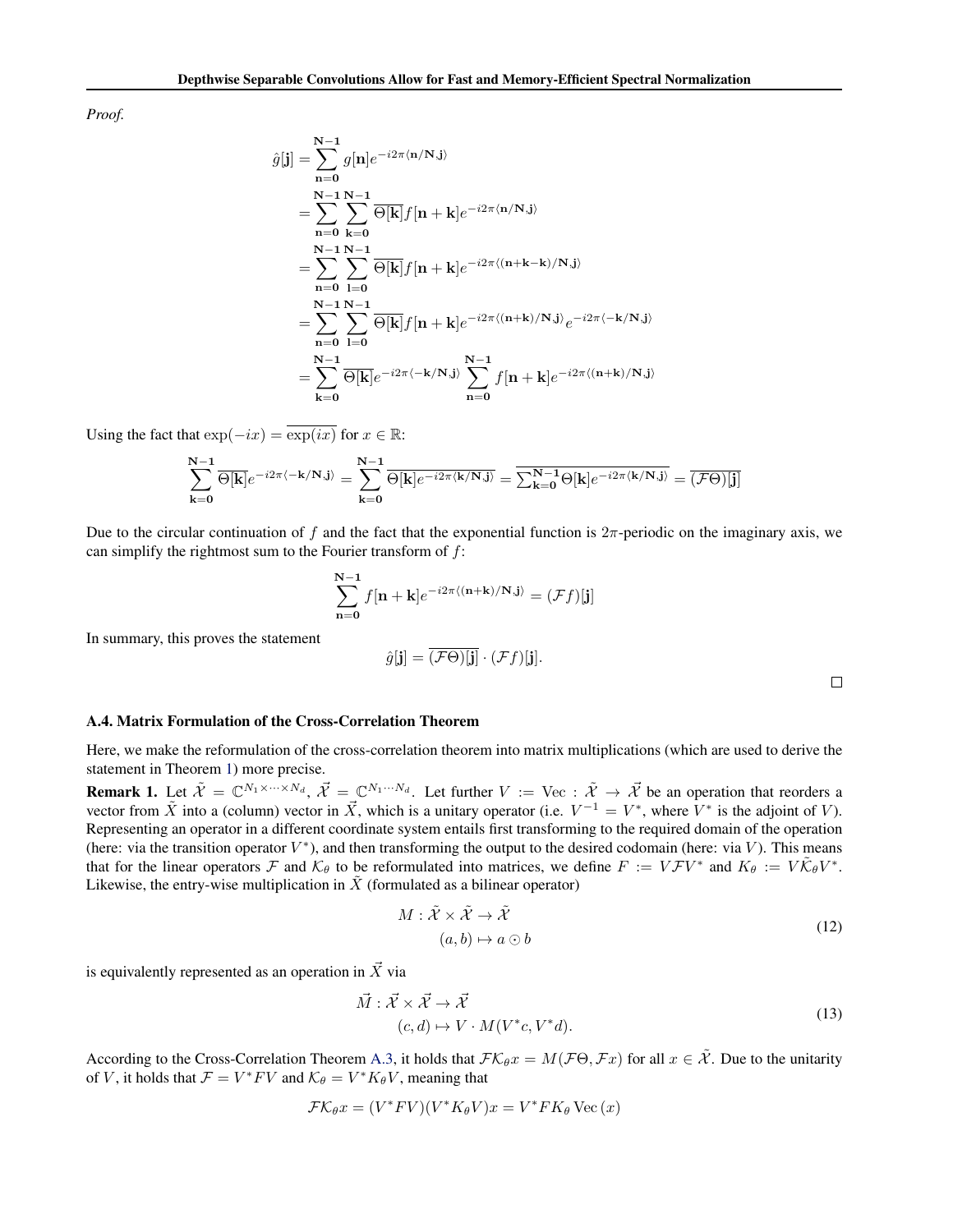<span id="page-12-0"></span>and

$$
M(\mathcal{F}\Theta,\mathcal{F}x)=M((V^*FV)\Theta,(V^*FV)x)=M(V^*\operatorname{Vec}(\hat{\Theta}),V^*F\operatorname{Vec}(x)).
$$

Left-multiplying by  $V$  then leads to

$$
FK_{\theta} \text{Vec}(x) = \vec{M}(F \text{Vec}(\Theta), F \text{Vec}(x)),
$$

due to the unitarity of V. Note that entry-wise multiplication in  $\vec{\chi}$  can be represented by the multiplication of a diagonal matrix with a column vector, which results in the statement

$$
FK_{\theta} \text{Vec}(x) = \text{diag}(F \text{Vec}(\Theta)) \text{Vec}(x).
$$

### A.5. Matrix Spectral Norm Equality

The spectral norm of the real-to-real convolution (according to Theorem [1\)](#page-3-0) is derived using its eigenvalues, when viewed as a complex-to-complex operator. Since eigenvalues of operations defined on spaces over  $\mathbb R$  and  $\mathbb C$  differ, we now assert that the spectral norm of matrix with only real entries (and by extension, our real-to-real convolutional operator) does not depend on whether we view it as a matrix in  $\mathbb{R}^{n \times n}$  or as a matrix in  $\mathbb{C}^{n \times n}$ .

**Lemma 1.** We denote the spectral norm for real matrices  $K \in \mathbb{R}^{n \times n}$  by

$$
||K||_{2,\mathbb{R}^n} := \max_{\substack{x \in \mathbb{R}^n \\ ||x||_2 = 1}} ||Kx||_2,
$$

as well as the spectral norm for complex matrices  $\tilde{K} \in \mathbb{C}^{n \times n}$  by

$$
\|\tilde{K}\|_{2,\mathbb{C}^n} := \max_{\substack{x \in \mathbb{C}^n \\ \|x\|_2 = 1}} \|\tilde{K}x\|_2.
$$

*Then for any*  $K \in \mathbb{R}^{n \times n}$ *, it holds that* 

$$
||K||_{2,\mathbb{R}^n} = ||K||_{2,\mathbb{C}^n}.
$$

*Proof.* We will prove the above statement by showing that both  $||K||_{2,\mathbb{R}^n} \le ||K||_{2,\mathbb{C}^n}$  and  $||K||_{2,\mathbb{R}^n} \ge ||K||_{2,\mathbb{C}^n}$ .

It's easy to see that

$$
||A||_{2,\mathbb{R}^n} = \max_{\substack{x \in \mathbb{R}^n \\ ||x||_2 = 1}} ||Ax||_2 \le \max_{\substack{x \in \mathbb{C}^n \\ ||x||_2 = 1}} ||Ax||_2 = ||A||_{2,\mathbb{C}^n},
$$

since  $\mathbb{R}^n \subset \mathbb{C}^n$ .

On the other hand, since K only has real entries,  $K^T K$  is symmetric and real, which means that there is an orthogonal matrix S which diagonalizes  $K^T K$ , i.e.

$$
K^T K = S^T \overline{\text{diag}(\sigma_1^2, \dots, \sigma_n^2)} S,
$$

where  $\sigma_1 \geq \cdots \geq \sigma_n$  are the singular values of K.

Then, when viewed as a real matrix,

$$
\|K\|_{2,\mathbb{R}^n}^2 = \max_{\substack{x \in \mathbb{R}^n \\ \|x\|_2 = 1}} \|Kx\|_2^2 = \max_{\substack{x \in \mathbb{R}^n \\ \|x\|_2 = 1}} x^T K^T K x = \max_{\substack{x \in \mathbb{R}^n \\ \|x\|_2 = 1}} (Sx)^T D(Sx) = \max_{\substack{y \in \mathbb{R}^n \\ \|y\|_2 = 1}} y^T Dy = \max_{\substack{y \in \mathbb{R}^n \\ \|y\|_2 = 1}} \sum_{k=1} \sigma_k^2 y_k^2 = \sigma_1^2.
$$

Note that S, as an orthogonal matrix, is in particularly a unitary matrix, i.e.  $S^H = S^T = S^{-1}$ . Thus,

$$
||K||_{2,\mathbb{C}^n}^2 = \max_{\substack{x \in \mathbb{C}^n \\ ||x||_2 = 1}} ||Kx||_2^2 = \max_{\substack{x \in \mathbb{C}^n \\ ||x||_2 = 1}} x^H K^H K x = \max_{\substack{x \in \mathbb{C}^n \\ ||x||_2 = 1}} (Sx)^H D(Sx) = \max_{\substack{y \in \mathbb{C}^n \\ ||y||_2 = 1}} y^H Dy = \max_{\substack{y \in \mathbb{C}^n \\ ||y||_2 = 1}} \sum_{k=1} \sigma_k^2 |y_k|^2
$$
  

$$
\leq \max_{\substack{y \in \mathbb{C}^n \\ ||y||_2 = 1}} \sum_{k=1}^n \sigma_k^2 |y_k|^2 = \sigma_1^2 = ||K||_{2,\mathbb{R}^n}^2.
$$

 $\Box$ 

 $\overline{n}$ 

 $\overline{n}$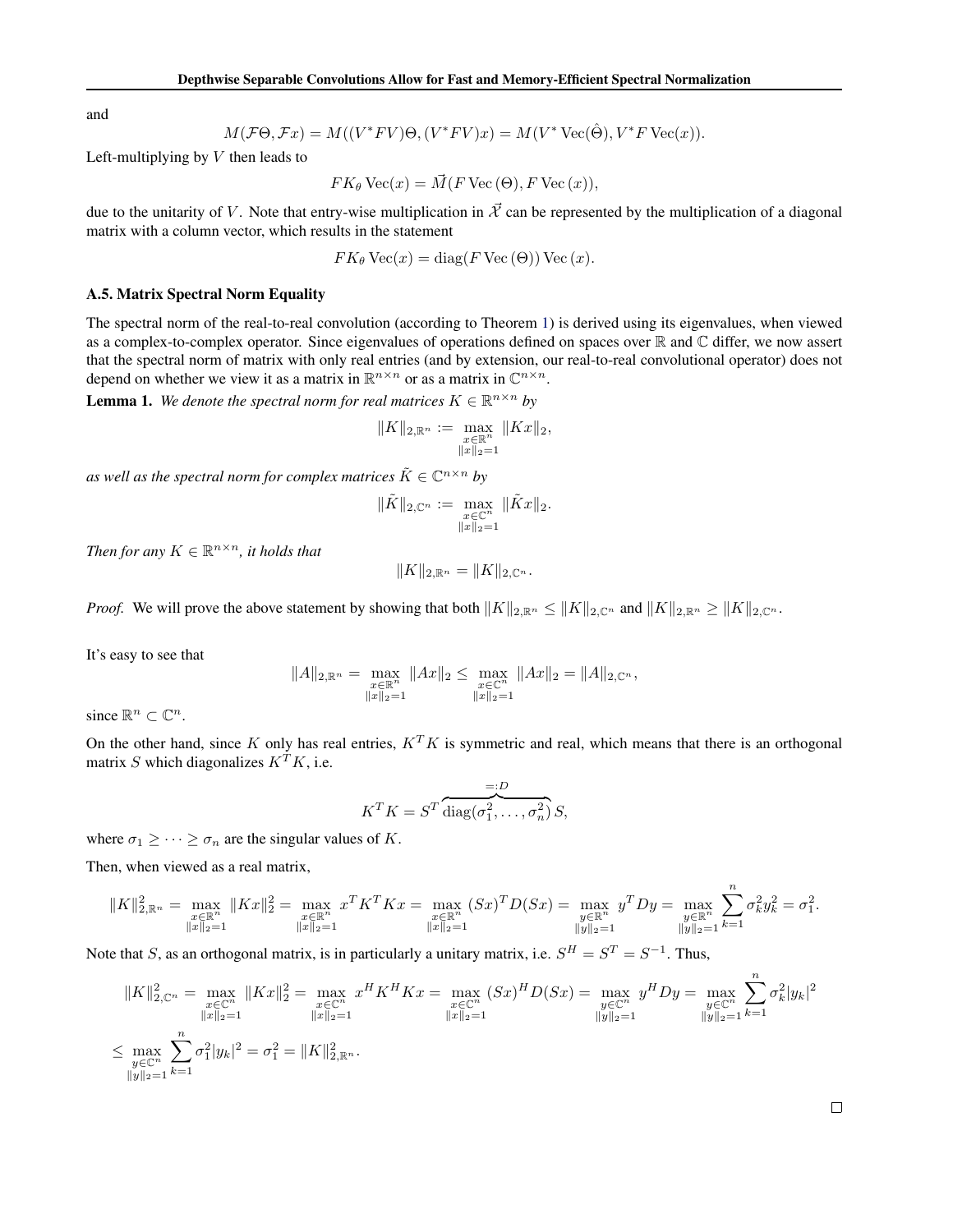### <span id="page-13-0"></span>A.6. Zero-padded multi-channel convolutions

A single-channel zero-padded convolution's spectral norm is upper bounded by the spectral norm of the circulant convolution on an enlarged domain.

**Lemma 2.** Let  $\theta$  be a filter of odd spatial dimensions, i.e.  $\theta \in \mathcal{P} := \mathbb{R}^k$  with  $k = 2p + 1$  for  $p_i \in \mathbb{N}_0$  for all  $i \in$  $\{1, \cdots, d\}$ *. Let* 

$$
\mathcal{K}^{zero}_{\theta,\mathbf{N}}:\mathbb{R}^\mathbf{N}\to\mathbb{R}^\mathbf{N}
$$

denote the zero-padded single-channel convolution with filter  $\theta$  on the domain  $\R^N$  and let for  $\overline{\bf N} = {\bf N} + {\bf 2p}$ 

$$
\mathcal{K}_{\theta,\bar{N}}^{\text{circ}}:\mathbb{R}^{N+2p}\rightarrow\mathbb{R}^{N+2p}
$$

*denote the respective circulant convolution on the domain* R <sup>N</sup>+2p*. Then*

$$
\|\mathcal{K}_{\theta,\mathbf{N}}^{\text{zero}}\|_2 \le \|\mathcal{K}_{\theta,\mathbf{N}}^{\text{circ}}\|_2.
$$

*Proof.* Let  $\text{pad}_{M\to M'}^{\text{zero}}$  and  $\text{pad}_{M\to M'}^{\text{circ}}$  be the zero-padding respectively circulant padding operation from  $\mathbb{R}^M$  to  $\mathbb{R}^M$  (for some M and M'). Both can be easily verified to be linear. We define  $\overline{N} = N + 2p$  and  $\overline{N} = N + 4p$ .

Let  $\mathcal{K}_{\theta,\mathbf{M}}^{\text{valid}} : \mathbb{R}^{\mathbf{M}} \to \mathbb{R}^{\mathbf{M}-2\mathbf{p}}$  be the valid convolution with filter  $\theta$  on the domain  $\mathbb{R}^{\mathbf{M}}$ .

Note that for any  $x \in \mathcal{X}$ , it holds that

$$
\|\mathcal{K}_{\theta,\mathbf{N}}^{\text{zero}} \cdot x\|_2 = \|\mathcal{K}_{\theta,\overline{\mathbf{N}}}^{\text{valid}} \cdot \text{pad}_{\mathbf{N}\to\overline{\mathbf{N}}}^{\text{zero}} \cdot x\|_2 = \|\mathcal{K}_{\theta,\overline{\mathbf{N}}}^{\text{valid}} \cdot \text{pad}_{\overline{\mathbf{N}}\to\overline{\mathbf{N}}}^{\text{circ}} \cdot \text{pad}_{\mathbf{N}\to\overline{\mathbf{N}}}^{\text{zero}} \cdot x\|_2,\tag{14}
$$

since at every equation, only zeros are added to the sum-of-squares when calculating the 2-norms. It follows that

$$
\|\mathcal{K}_{\theta,\mathbf{N}}^{\text{zero}}\|_{2} = \max_{\substack{x \in \mathcal{X} \\ \|x\|_{2} = 1}} \|\mathcal{K}_{\theta,\overline{\mathbf{N}}}^{\text{valid}} \cdot \text{pad}_{\overline{\mathbf{N}} \to \overline{\mathbf{N}}}^{\text{circ}} \cdot \text{pad}_{\mathbf{N} \to \overline{\mathbf{N}}}^{\text{zero}} \cdot x\|_{2}
$$
  

$$
\leq \|\underbrace{\mathcal{K}_{\theta,\overline{\mathbf{N}}}^{\text{valid}} \cdot \text{pad}_{\overline{\mathbf{N}} \to \overline{\mathbf{N}}}}_{= \mathcal{K}_{\theta,\overline{\mathbf{N}}}^{\text{circ}}} \|_{2} \cdot \underbrace{\|\text{pad}_{\mathbf{N} \to \overline{\mathbf{N}}}^{\text{zero}}\|_{2}}_{=1}
$$
  

$$
= \|\mathcal{K}_{\theta,\overline{\mathbf{N}}}^{\text{circ}}\|_{2}, \tag{15}
$$

finishing our proof.

**Theorem 2** (Norms of Zero-Padded and Multi-Channel Depthwise Convolutions). Let  $X = \mathbb{R}^{N_1 \times \cdots \times N_d}$  and  $X^C =$  $\mathbb{R}^{C \times N_1 \times \cdots \times N_d}$ . For odd-dimensional filters  $\theta^1, \ldots, \theta^C \in \mathcal{P} = \mathbb{R}^{(2p_1+1) \times \cdots \times (2p_d+1)}$  (for  $p_i \in \mathbb{N}_0$ ), let  $\theta = (\theta^1, \ldots, \theta^C)$ . *We define*

$$
\mathcal{K}_{\theta}: X^C \to X^C
$$
  

$$
x^{\langle j \rangle} \mapsto \kappa_{\theta^j} x^{\langle j \rangle} \text{ for each channel } j
$$
 (7)

 $\Box$ 

 $\omega$  *where*  $\kappa_{\theta}$  :  $X \to X$  denotes the single-channel zero-padded convolution with filter  $\theta$ <sup>*j*</sup>. Let

$$
pad: \mathcal{P} \to \mathbb{R}^{(N_1 + 2p_1) \times \cdots \times (N_d + 2p_d)}
$$

denote the zero-padding. Then, with  $\hat{\Theta}^j := \mathcal{F}(\text{pad}(\theta^j))$ , it holds that

$$
\|\mathcal{K}_{\theta}\|_2 \le \max_{i,j} |\hat{\Theta}_i^j|,
$$

*where* F *denotes the discrete* d*-dimensional discrete Fourier transform.*

*Proof.* The zero-padded multi-channel depthwise convolution is isometrically isomorphic to a block diagonal matrix M, where each block  $M_k$  is isometrically isomorphic to a matrix representing the zero-padded single-channel convolution. With Lemma 2 and the fact that the set of singular values of  $M$  is the union of all singular values of the  $M_k$ , the statement follows immediately. $\Box$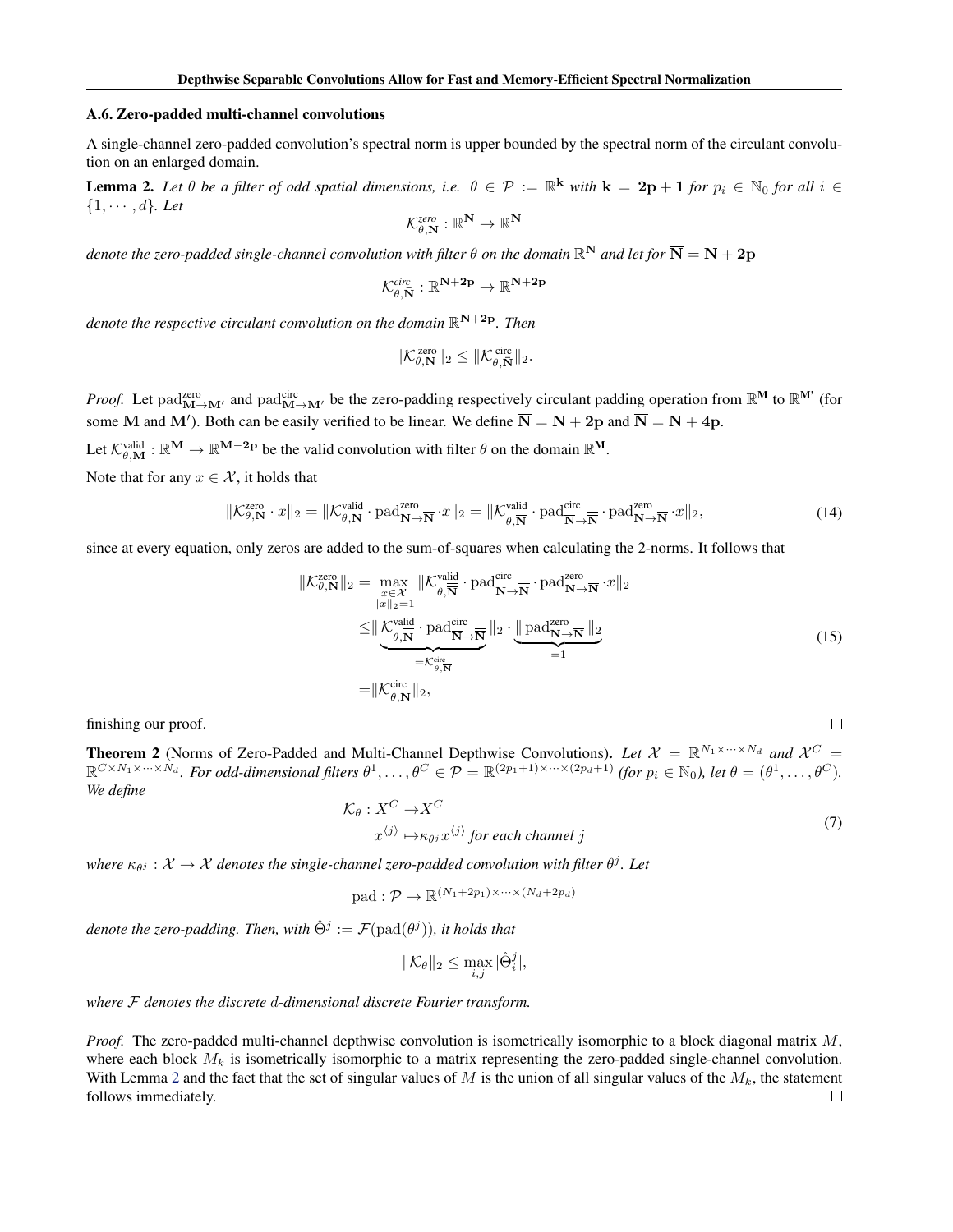# <span id="page-14-0"></span>B. Experimental details

This section details the hyperparameters, settings and data preprocessing steps used for the experiments in section [4.](#page-5-0)

# B.1. Lipschitz constant and learning rate

An overview of the training settings for the CIFAR-10 Lipschitz constant and learning rate experiment can be found in Table 3. We trained the networks on a NVIDIA V100 GPU with scaling constants from 1 to 10 and learning rates  $10^{-5}$ ,  $10^{-4}$ ,  $10^{-3}$ ,  $10^{-2}$ ,  $10^{-1}$  both with soft and hard scaling.

| <b>Parameter</b>                     | CIFAR-10                                                     |
|--------------------------------------|--------------------------------------------------------------|
| Network architecture                 | ResNet-34                                                    |
| Layers                               | Replaced conventional convex by depthwise separable converts |
| <b>Dataset</b>                       | $CIFAR-10$                                                   |
| Loss function                        | <b>Cross Entropy Loss</b>                                    |
| Optimizer                            | SGD (Momentum: 0.9)                                          |
| Learning rate                        | $10^{-5}$ , $10^{-4}$ , $10^{-3}$ , $10^{-2}$ , $10^{-1}$    |
| Learning rate schedule               | Multiplication of learning rate with 0.1 at epoch milestones |
| Scheduler milestones                 | 150, 250                                                     |
| Epochs                               | 300                                                          |
| Batch size                           | 128                                                          |
| Spectral normalization               | True                                                         |
| Scaling constant                     | 1, 2, 3, 4, 5, 6, 7, 8, 9, 10                                |
| Pointwise convolution $\varepsilon$  | 0.01                                                         |
| Soft/Hard scaling                    | Soft / Hard                                                  |
| Initialization learnable parameter s | $31 -$                                                       |

Table 3: Overview of training settings for CIFAR-10 learning rate experiment.

We use the CIFAR-10 dataset [\(Krizhevsky et al.,](#page-8-0) [2009\)](#page-8-0) with the default train/test split and the following data pre-processing steps during training and testing:

## a. Training:

- random cropping (with a padding of size 4) to images of size  $32 \times 32$
- random horizontal flipping
- normalizing per channel with mean [0.4914, 0.4822, 0.4465] and standard deviation [0.2023, 0.1994, 0.2010]

## b. Testing:

• normalizing per channel with mean [0.4914, 0.4822, 0.4465] and standard deviation [0.2023, 0.1994, 0.2010]

# B.2. Spectral normalization on ImageNet

An overview of the hyperparameters used for the ImageNet classification experiments is shown in Table [4.](#page-15-0) We trained the networks on two NVIDIA V100 GPUs with scaling constants 10, 12, 15, 20, 30, 40 and learning rates  $10^{-3}$ ,  $10^{-3}$ ,  $10^{-3}$ ,  $10^{-3}$ ,  $5 \cdot 10^{-4}$ ,  $5 \cdot 10^{-4}$ ,  $3 \cdot 10^{-4}$  respectively.

We use the ImageNet dataset [\(Russakovsky et al.,](#page-9-0) [2015\)](#page-9-0) with the default train/val/test split and the following data preprocessing during training and validation:

## a. Training:

- cropping of random size and resizing to images of size  $224 \times 224$
- random horizontal flipping
- normalizing per channel with mean  $[0.485, 0.456, 0.406]$  and standard deviation  $[0.229, 0.224, 0.225]$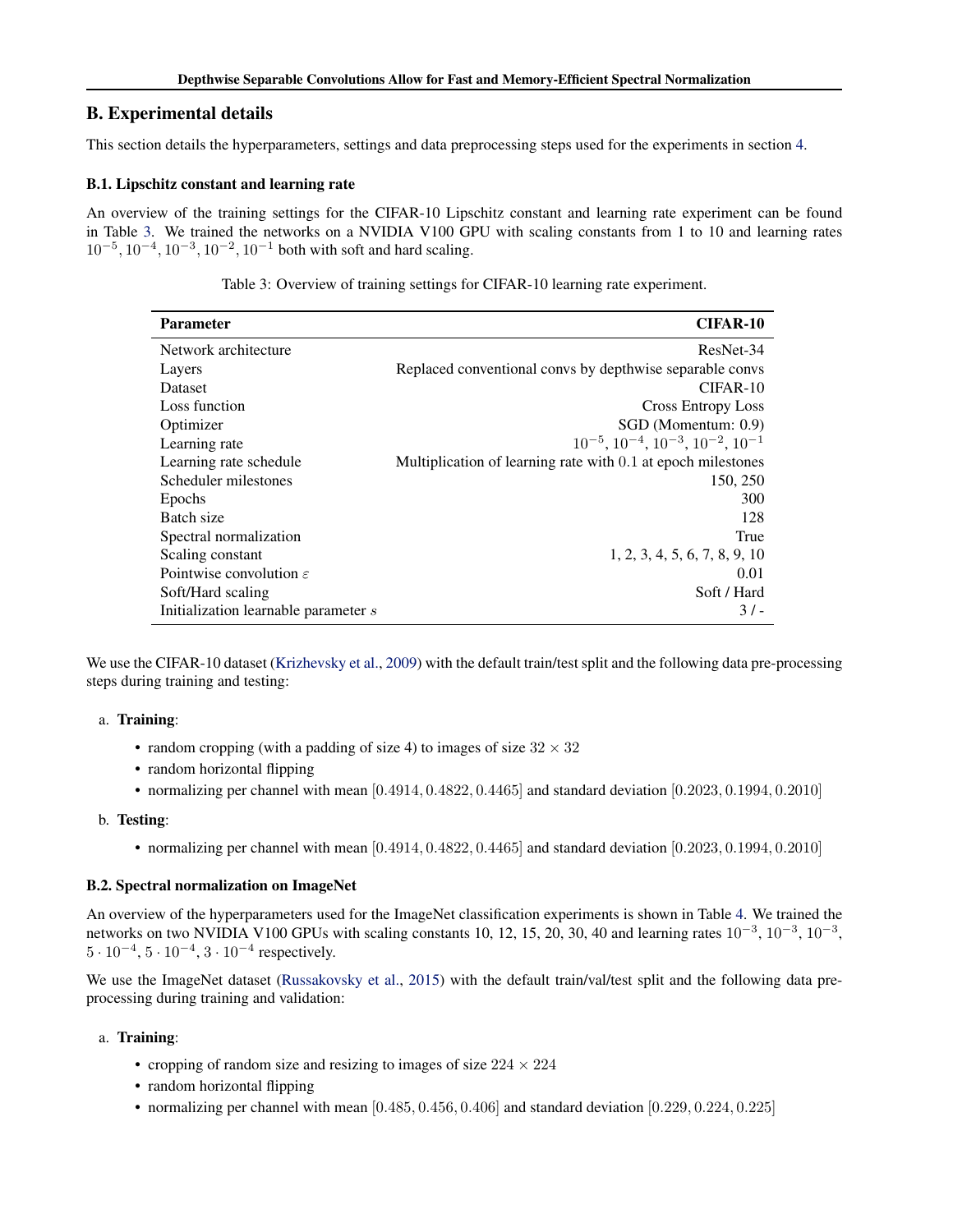<span id="page-15-0"></span>

| <b>Parameter</b>                     | <b>ImageNet</b>                                                                               |
|--------------------------------------|-----------------------------------------------------------------------------------------------|
| Network architecture                 | MobileNetV2                                                                                   |
| Layers                               | as in (Sandler et al., 2018)                                                                  |
| Dataset                              | ImageNet                                                                                      |
| Loss function                        | <b>Cross Entropy Loss</b>                                                                     |
| Optimizer                            | SGD (Momentum: 0.9)                                                                           |
| Learning rate                        | $10^{-3}$ / $10^{-3}$ / $10^{-3}$ / $5 \cdot 10^{-4}$ / $5 \cdot 10^{-4}$ / $3 \cdot 10^{-4}$ |
| Learning rate schedule               | Multiplication of learning rate with 0.1 at epoch milestones                                  |
| Scheduler milestones                 | 50, 100                                                                                       |
| Epochs                               | 150                                                                                           |
| Batch size                           | 128                                                                                           |
| Spectral normalization               | True                                                                                          |
| Scaling constant                     | 10/ 12/ 15/ 20/ 30/ 40                                                                        |
| Pointwise convolution $\varepsilon$  | 0.01                                                                                          |
| Soft/Hard scaling                    | Soft                                                                                          |
| Initialization learnable parameter s | 3/3/3/3/0.5/0.5                                                                               |

Table 4: Overview of training settings for ImageNet classification experiments.

# b. Validation:

- resizing image to size  $256 \times 256$
- center cropping to size  $224 \times 224$
- normalizing per channel with mean [0.485, 0.456, 0.406] and standard deviation [0.229, 0.224, 0.225]

## B.3. Time complexity

For the time complexity experiments, we trained identical networks with hyperparameters shown in Table 5 and Table [6](#page-16-0) – with and without spectral normalization for CIFAR-10 and ImageNet classification. The data train/test split as well as the pre-processing steps for CIFAR-10 and ImageNet can be found in subsection [B.1](#page-14-0) and [B.2,](#page-14-0) respectively.

Table 5: Overview of training settings for CIFAR-10 timing experiment.

| <b>Parameter</b>                             | <b>CIFAR-10 w SpecNorm</b>         | <b>CIFAR-10 w/o SpecNorm</b>       |
|----------------------------------------------|------------------------------------|------------------------------------|
| Network architecture                         | ResNet-34                          | ResNet-34                          |
| Layers                                       | <b>Standard with DS Convs</b>      | <b>Standard with DS Convs</b>      |
| Dataset                                      | CIFAR-10                           | $CIFAR-10$                         |
| Loss function                                | <b>Cross Entropy Loss</b>          | Cross Entropy Loss                 |
| Optimizer                                    | SGD (Momentum: 0.9)                | SGD (Momentum: 0.9)                |
| Learning rate                                | $10^{-2}$                          | $10^{-2}$                          |
| Learning rate schedule                       | Multiply lr with 0.1 at milestones | Multiply lr with 0.1 at milestones |
| Scheduler milestones                         | 150, 250                           | 150, 250                           |
| Epochs                                       | 300                                | 300                                |
| Batch size                                   | 128                                | 128                                |
| Spectral normalization                       | True                               | False                              |
| Scaling constant                             | 5                                  |                                    |
| Pointwise convolution $\varepsilon$          | 0.01                               |                                    |
| Soft/Hard scaling                            | Hard                               |                                    |
| Initialization learnable parameter s         |                                    |                                    |
| Activations depthwise separable convolutions | None                               | None                               |